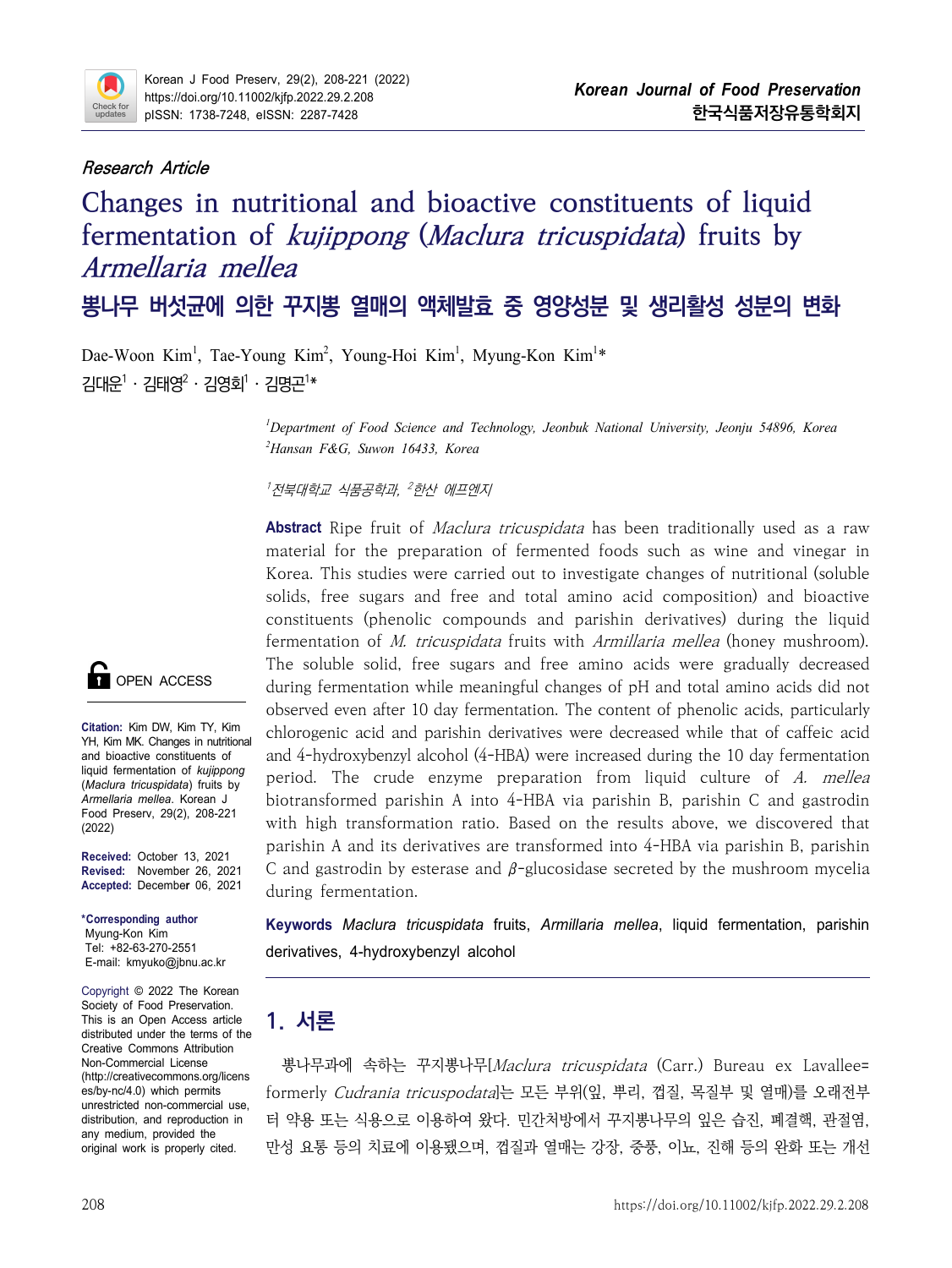제로 이용되어 왔다(Choi 등, 2013; Park 등, 1992). 그동 안 꾸지뽕나무의 효능과 생리활성 성분에 관하여 많은 연구가 수행됐으며, 다양한 구조를 가진 prenylated xanthone 계 열 화합물들이 함유되어 있는 것으로 밝혀졌다(Han 등,<br>2009; Xin 등, 2017; Zou 등, 2005). 또한, 꾸지뽕나무의 추출물이나 추출물에서 분리한 성분들의 생리활성과 관련하 여 prenylated xanthone 계열 화합물들의 α-glucosidase 저해 활성(Seo 등, 2007), 항산화 활성(Jeong 등, 2009; Lee 등, 2009), 항균활성(Fukai 등, 2005; Kim 등, 2008), 간 보호 효과(Tian 등, 2005), 혈중 지질 감소효과(Cha 등, 2000)에 관한 연구결과들이 보고되었다. 또한, 꾸지뽕 나무 열매(이하 꾸지뽕 열매)의 생리활성과 관련해서는 꾸지 뽕 열매 추출물의 항산화 활성(Kang 등, 2011), angiotensin Ⅰ-converting enzyme(ACE)에 대한 저해활성(Youn과 Kim, 2012), prenylated isoflavone류의 monoamine oxidase 저해활성(Han 등, 2005), 당단백질들의 알레르기 성 염증인자인 histamine 및 cycloocygenase(COX)-2 활성 억제효과(Oh 등, 2009)에 관한 연구결과들이 보고되 어 있다.

또한, 완숙한 꾸지뽕 열매는 선명한 붉은색을 띄면서 유 리당 함량이 높을 뿐만 아니라, 다양한 휘발성 성분들로 구 성된 독특한 향기를 지니고 있어, 적절한 방법으로 가공한 다면 기능성 소재로써 이용성을 증대시킬 수 있는 잠재력을 지니고 있다(Kim 등, 2019). 이와 같은 꾸지뽕 열매의 이 용성 증대를 목적으로 여러 가지 방법들이 검토가 되었으 나, 그 중에서도 특히 각종 미생물에 의한 발효를 통한 품질 및 생리활성 증대를 위한 연구들이 많이 수행되었다(Kang 등, 2011; Kim 등, 2020; Yim 등, 2015). 최근에 보고된 연구 결과에서, 효모(Saccharomyces cerevisiae)에 의한 꾸지뽕 열매의 알코올 발효 및 초산균에 의한 초산발효 제품 이 세포 내 지방축적 억제와 항당뇨 활성을 지니고 있다는 것이 밝혀졌으며(Park 등, 2020), 특히 지방축적 억제 및 항 당뇨 효과와 관련된 효소들의 활성을 억제하는 성분 중의 하 나가 gastrodigenin이라고도 부르는 4-hydroxybenzyl alcohol(4-HBA)이다(Choi 등, 2018). 4-HBA는 꾸지뽕 열매 에서 유리형으로 일부 존재하지만, 그 외 대부분은 글루코스와 결합한 배당체인 gastrodin[4-(β-D-glucopyranosyloxy) benzyl alcohol] 또는 gastrodin 3분자가 유기산인 citric acid와 에스테르 결합한 parishin A[tris(4-(β-Dglucopyranosyloxy)benzyl)citrate] 및 그 외 유도체 형 태로 존재한다는 것이 밝혀져 있다(Kim 등, 2019). 4-HBA, gastrodin 및 parishin 유도체들은 생약재인 천 마에 많이 함유되어 있으면서 천마의 약리효과와 밀접한 관 련이 있는 주요 생리활성 물질들이다(Jia 등, 2014: Taguchi 등, 1981; Tang 등, 2014). 천마는 한방에서 전 통적으로 두통, 현기증, 항경련, 수족마비, 중풍 등 신경계 질환의 예방과 치료를 목적으로 이용이 되어 왔는데, 이러 한 활성은 주로 천마에 함유된 parishin 유도체들과 그의 가수분해 생성물인 gastrodin과 4-HBA에 기인한다(Chen 과 Sheen, 2011; Jang 등, 2015). 이러한 parishin 유도 체들은 유산균, 효모, 초산균과 같은 미생물에 의한 발효과 정에서 용이하게 가수분해되어 아글리콘인 4-HBA를 생성 한다(Kim, 2021; Song 등, 2017).

한편, 담자균류에 속하는 버섯균이나 버섯균에서 분리한 효소들도 생리활성 물질의 생물변환에 자주 이용된다(Bentil 등, 2021; Olicon-Hernandez 등, 2017). 이와 같은 버섯 균들은 식물 다당체나 페놀화합물들을 가수분해, 산화 및 생물변환시킬 수 있는 다양한 효소류를 분비한다(Buswell 등, 1996; Kulikova 등, 2011; Kulikova 등, 2014; Singh 과 Singh, 2014). 특히 뽕나무 버섯균은 활성이 강한 esterases와 glycoside hydrolase들을 분비한다(Bragaloni 등, 1997; Ertunga 등, 2014). 따라서 본 연구에서는 꾸지 뽕 열매의 이용성 증대를 목표로 꾸지뽕 열매를 뽕나무 버섯 균으로 액체발효를 시키면서 발효과정에서 일반성분(가용성 고형분, 유리당, 아미노산) 및 생리활성 성분들(polyphenols, parishin 유도체)의 변화를 조사코자 하였다. 특히 최근에 꾸지뽕 열매에는 분자구조 내에 아글리콘으로서 4-HBA를 함유하는 다수의 parishin 유도체들이 함유가 되어 있는 것으로 밝혀졌기 때문에, 발효과정에서 parishin 유도체들 이 4-HBA로 생물변환 구조를 구명하고자 하였다.

# **2. 재료 및 방법**

### **2.1. 재료**

본 실험에서 사용한 꾸지뽕 열매는 2018년 10월 전북 순창지역에서 재배한 것을 구입하여 사용하였다. 시료는 이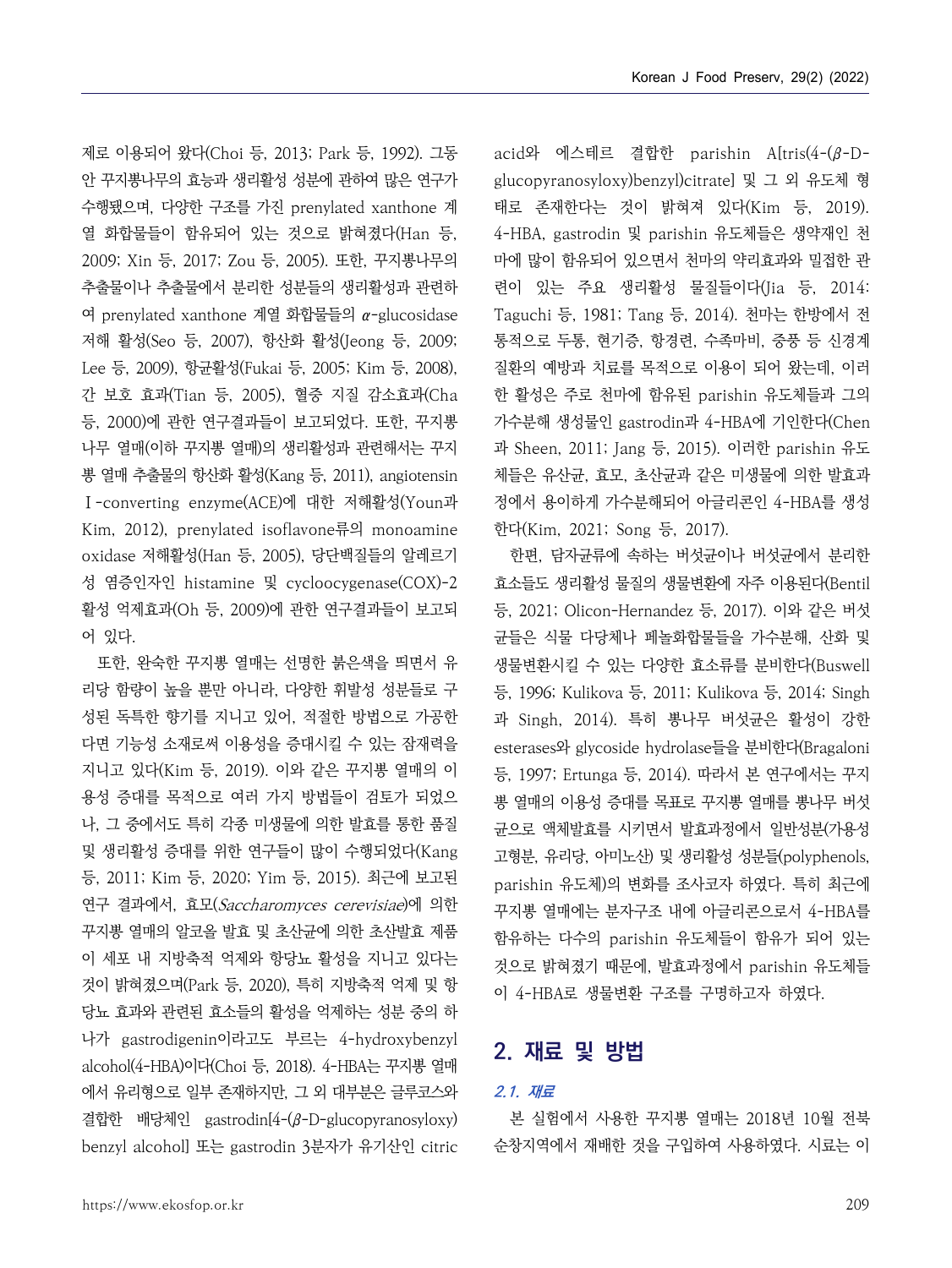물질을 제거하고 과육이 골고루 완숙한 것만을 선별하여 동 결건조한 다음 분쇄한 후, -20℃ 이하의 냉동실에 보관하면 서 사용하였다.

# **2.2. 시약**

분석용 표준품으로 사용한 당류(glucose, fructose, maltose, sucrose), phenolic acid 및 flavonoid류 (gallic acid, protocatechuic acid, chlorogenic acid, caffeic acid, isovanillic acid, p-coumaric acid, ferulic acid, trans-coumaric acid, trans-cinnamic acid, quecertin, kaempferol), 4-HBA 및 Rhizopus oryzae esterase는 Sigma-Aldrich사(St. Louis, MO, USA) 제품을 구입하여 사용하였다. Gastrodin과 parishin 유도체(parishin A, B, C 및 E)는 Chengdu Biopurify Phytochemicals Ltd(Chengdu, Sichuan, China)에서 구입하여 사용하였다. 아미노산 표준품 혼합물(physiological fluids standard mixture)은 Sykam GmbH (Eresing, Germany)사에서 구입하여 사용하였다. HPLC용 용매로써 deionized water, acetonitrile, ethanol(EtOH), methanol (MeOH)은 J. T. Baker사(Avantor Performance Materials, LLC, Radnor, PA, USA) 제품을 사용하였고, 기타 시약은 특급을 Daihan Scientific Co., Ltd.(Wonju, Kangwon, Korea)에서 구입하여 사용하였다.

### **2.3. 뽕나무 버섯균에 의한 꾸지뽕 열매의 발효**

이 준비하였다. 즉, 미리 당화시킨 맥아배지(11 °Brix) 약 400 mL를 2 L 용량의 삼각 플라스크에 넣고, 한천배지에 서 고체배양한 뽕나무 버섯 종균(Armellaria mellea)을 접 종한 다음 25-26℃에서 10일간 진탕배양하여 액체 종균을 준비하였다. 이어서 냉동한 생 꾸지뽕 열매를 실온에서 해 동시킨 시료(1 kg)에 물 3 L를 가하고, 가정용 믹서(Shinil Industrial Co., Ltd. Cheonan, Chungnam, Korea)로 30초간 마쇄한 시료 200 mL씩을 500 mL 용량의 삼각 플 라스크에 넣고 멸균(121℃, 20분)하였다. 멸균한 시료는 상 온으로 냉각하고, 미리 준비한 액체배양 종균을 시료에 대 해서 각각 5%씩 접종한 다음, 상온에서 10일간 배양하면서 2일 간격으로 시료를 채취하였다. 채취한 시료는 동결건조 및 분쇄한 다음, -20℃에서 보관하면서 이후 실험에 사용하 였다.

### **2.4. 뽕나무 버섯균 배양액에서 조효소의 분리**

미리 당화시킨 맥아배지(11 °Brix) 약 400 mL를 2 L 용 량의 삼각 플라스크에 넣고 뽕나무버섯 종균을 접종한 다음 25-26℃에서 10일간 진탕배양하였다. 배양액은 균사체와 육 즙을 분리하지 않고 가정용 믹서로 30초간 마쇄한 다음 원심 분리(12,000 ×g, 20분)하였다. 이어서 상등액은 Upadhyaya 등(2015)의 방법에 따라서 30-80% 범위의 ammonium sulfate 침전 분획만을 분리한 후, 초산 완충용액(10 mM, pH 7)을 외액으로 하여 24시간 투석시킨 다음 원심분리 (12,000 ×g, 20분)하였다. 상등액만을 취하여 동결건조한 다음 -70℃의 냉동고에 보관하면서 실험에 사용하였다.

#### **2.5. 유리당 조성 분석**

꾸지뽕 열매 발효를 위한 뽕나무 버섯 종균은 다음과 같 동결 건조한 각각의 발효시료 분말 1 g과 60% EtOH 10 mL를 cornical tube(15 mL)에 넣고 20분간 초음파 처리 한 다음 원심분리하여 상등액을 회수하였다. 이어서 잔사는 동일한 방법으로 2회 더 추출하여 얻어진 상등액을 합하여 감압농축한 다음, 증류수 10 mL에 용해시킨 후 membrane  $filter(0.45 \mu m)$ 로 여과하여 분석에 사용하였다. 유리당 조 성은 HPLC를 이용하여 분석하였다. HPLC 기기는 Waters 사(Waters Corp., Milford, MA, USA) HPLC system (510 pump, 717 plus autosampler, 410 differential 칼럼은 Supelcosil LC-NH<sub>2</sub>(250 mm×4.6 mm, 5  $\mu$ m) 를 사용하였다. 이동상은 acetonitrile:water(80:20, v/v) 혼합액을 사용하여 isocratic mode로 분석하였다. 분석 온 도는 40℃, flow rate 0.8 mL/min, 주입량은 20 μL로 하였 다. 유리당 함량은 표준품의 희석액(10-1,000 μg/mL)으로 작성한 검량선을 이용하여 정량하였다.

## **2.6. 아미노산 조성 분석**

유리 아미노산은 동결 건조한 분말시료 1 g에 80% EtOH 20 mL를 가하고 30분간 초음파 처리 후 원심분리하 여 상등액을 취하였다. 이 조작을 3회 반복하여 얻어진 상 등액을 합하여 45℃ 이하에서 감압농축한 다음 아미노산용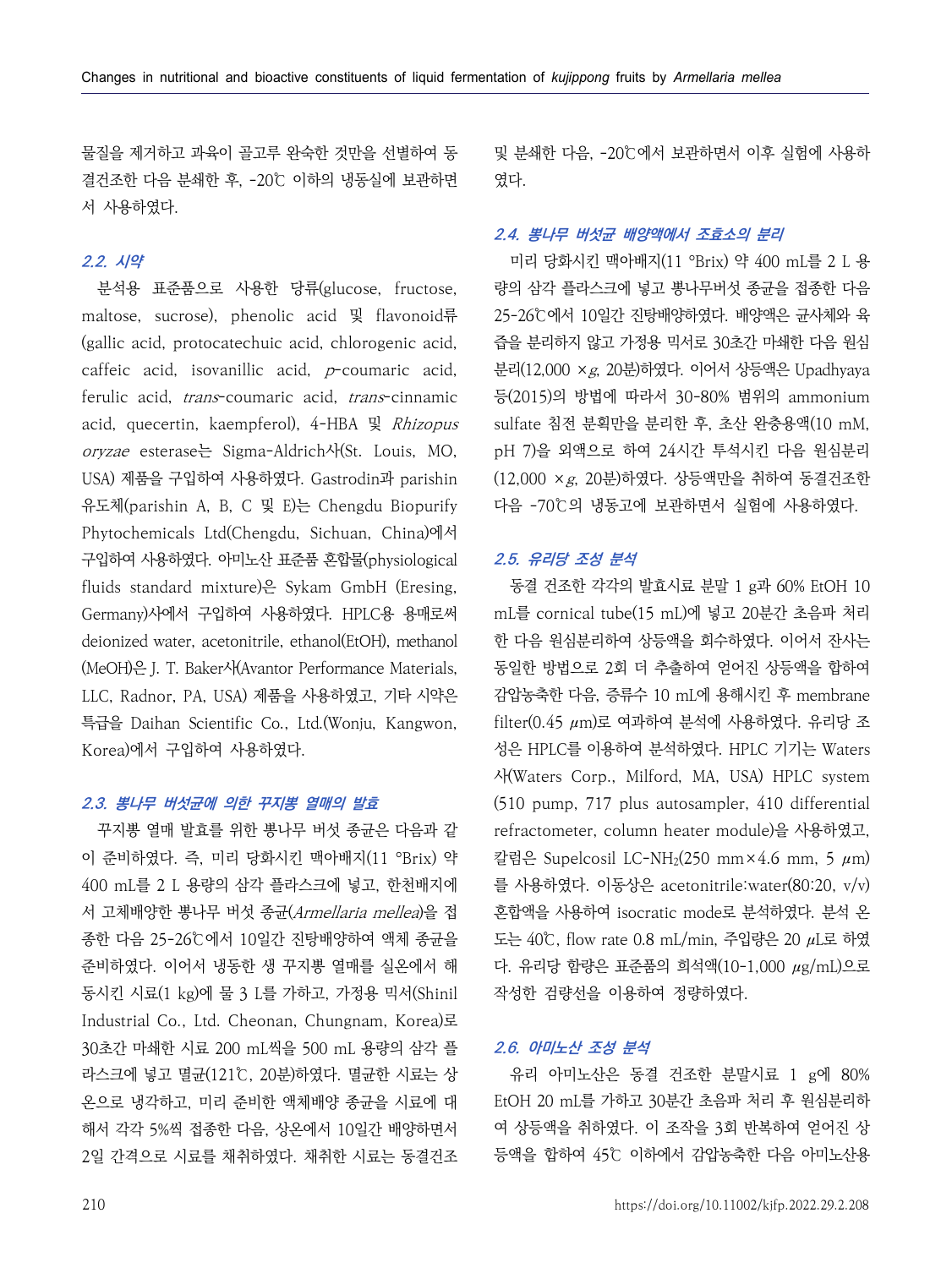dilution buffer(pH 2.2) 5.0 mL에 용해시키고, membrane filter(0.45 μm)로 여과 후 아미노산 분석용 시료로 하였 다. 총아미노산은 시료 1 g과 6 N HCl 용액 10 mL를 마개 부착 시험관에 취하고, 상층을 질소로 치환시킨 다음 110℃ 에서 24시간 동안 가수분해하였다. 가수분해액은 감압농축 한 다음 농축액에 다시 소량의 증류수를 가하고, 감압농축 하는 과정을 2회 반복하여 HCl을 휘산시킨 다음 농축된 잔 사는 아미노산용 dilution buffer(pH 2.2) 10 mL에 용해 시키고, 여과 후 분석에 사용하였다. 아미노산 분석기는 Sykam사(Gewerbering, Germany, S7130 amino acid reagent organizer, S5200 sample injector와 S2100 solvent delivery system을 사용하였으며, 칼럼은 cation separation column LCA K06/NA(250 mm×4.6 mm)를 사용하여 분석하였다. 이동상의 유속은 0.45 mL/min, ninhydrin은 0.4 mL/min으로 하여 분석하였다. 아미노 산 함량은 Sykam사(Gewerbering, Germany)에서 구입 한 아미노산 표품품 혼합액(100 μg/mL)을 동일조건에서 분석한 다음 각 peak area를 기준으로 자동계산 프로그램 을 사용하여 정량하였다.

### **2.7. Phenolic acids 및 flavonoids 분석**

건조시료 1.0 g을 취한 다음 70% MeOH 수용액 10 mL 를 가하고, 실온에서 30분간 초음파 처리한 후 원심분리하 여 상층액을 취하였다. 이 조작을 3회 반복하여 얻어진 상등 액을 합하여 45℃ 이하에서 감압농축한 다음, 70% MeOH 수용액 5 mL에 용해시키고, membrane filter(0.45 μm) 로 여과한 후 분석용 시료로 사용하였다. Phenolic acid와 ^ 축 후 70% MeOH에 용해시켜 HPLC로 분석하였다. 또한, flavonoid 조성은 HPLC를 사용하여 분석하였다. HPLC 기기는 Waters 2690 saparation module과 996 photodiode array detector(PDA)를 사용하였다. 칼럼은 Agilent사(Agilent Technologies, Santa Clara, CA, USA)의 Eclipse XDB C<sub>18</sub> RS(250 mm×4.6 mm ID, 5  $\mu$ m)와 C<sub>18</sub> guard column(20 mm×4.6 mm, 5  $\mu$ m)을 사용하였다. 성분 분리는 gradient mode로 하였으며, 이동 상 A는 0.1% formic acid를 함유하는 10% acetonitrile 용액, 이동상 B는 0.1% formic acid를 함유하는 90% acetonitrile 용액을 사용하여 분석하였다. 분석은 상온에 서 실시하였으며, 유량은 1.0 mL/min, 주입량은 20 μL,

검출기 파장은 280 nm로 분석하였다. 용매의 구배조건은 5 min 100/A 0/B, 10 min 83/A 17/B, 30 min 80/A 20/B, 35 min 100/A 0/B, 45 min 100/A 0/B로 하였 다. 성분의 정량은 phenolic acid 및 flavonoid 표준품 혼 합물의 희석액(2.5-500 μg/mL)을 사용하여 작성한 검량 선을 사용하여 정량하였다.

### **2.8. Parishin 유도체 분석**

시료의 추출, 사용 HPLC 및 칼럼은 phenolic acid 및 flavonoid류 분석을 위하여 사용한 조건과 동일하게 하였 다. 이동상은 0.1% formic acid를 함유하는 deionized water(A)와 0.1% formic acid를 함유하는 MeOHl(B)을 사용하였다. 이동상의 구배조건은 0분 85/A 15/B, 5분 85/A 15/B, 20분 45/A 55/B, 35분 85/A 15/B, 45분 85/A 15/B로 하였으며, 검출기(PDA) 파장은 220 nm로 하였다. 성분의 정량은 parishin 표준품 혼합물의 희석액 (5.0-1,000 μg/mL)을 사용하여 작성한 검량선을 사용하 여 정량하였다.

# **2.9. 뽕나무 버섯 배양액 분리효소에 의한 parishin A 분해**

Parishin A 표준품 5.0 mg을 초산 완충용액(0.1 M, pH 4.8) 10 mL에 용해시킨 다음, 뽕나무 균사체에서 분리 한 조효소 분말 5.0 mg을 첨가하고, 왕복진탕기(37℃, 24 h)에서 반응시키면서 주기적으로 시료를 채취하였다. 채취 한 반응액은 비등 수욕조에서 10분간 가열한 다음, 감압농 대조구로서 동일한 조성의 반응액에 Rhizopus oryzae esterase(20 U)를 첨가한 다음 동일한 조건으로 반응시켜 생성물을 HPLC로 분석하였다.

## **2.10. 통계분석**

각 실험은 3회 반복하여 얻은 결과를 평균±표준편차로 나타내었다. 또한, 실험에서 얻어진 결과 값은 Statistical Package for the Social Sciences(SPSS, IBM 20, NYC, USA) 프로그램을 이용하여 Duncan 다중범위 검정법 (Duncan's multiple range test)으로 p〈0.05로 유의성을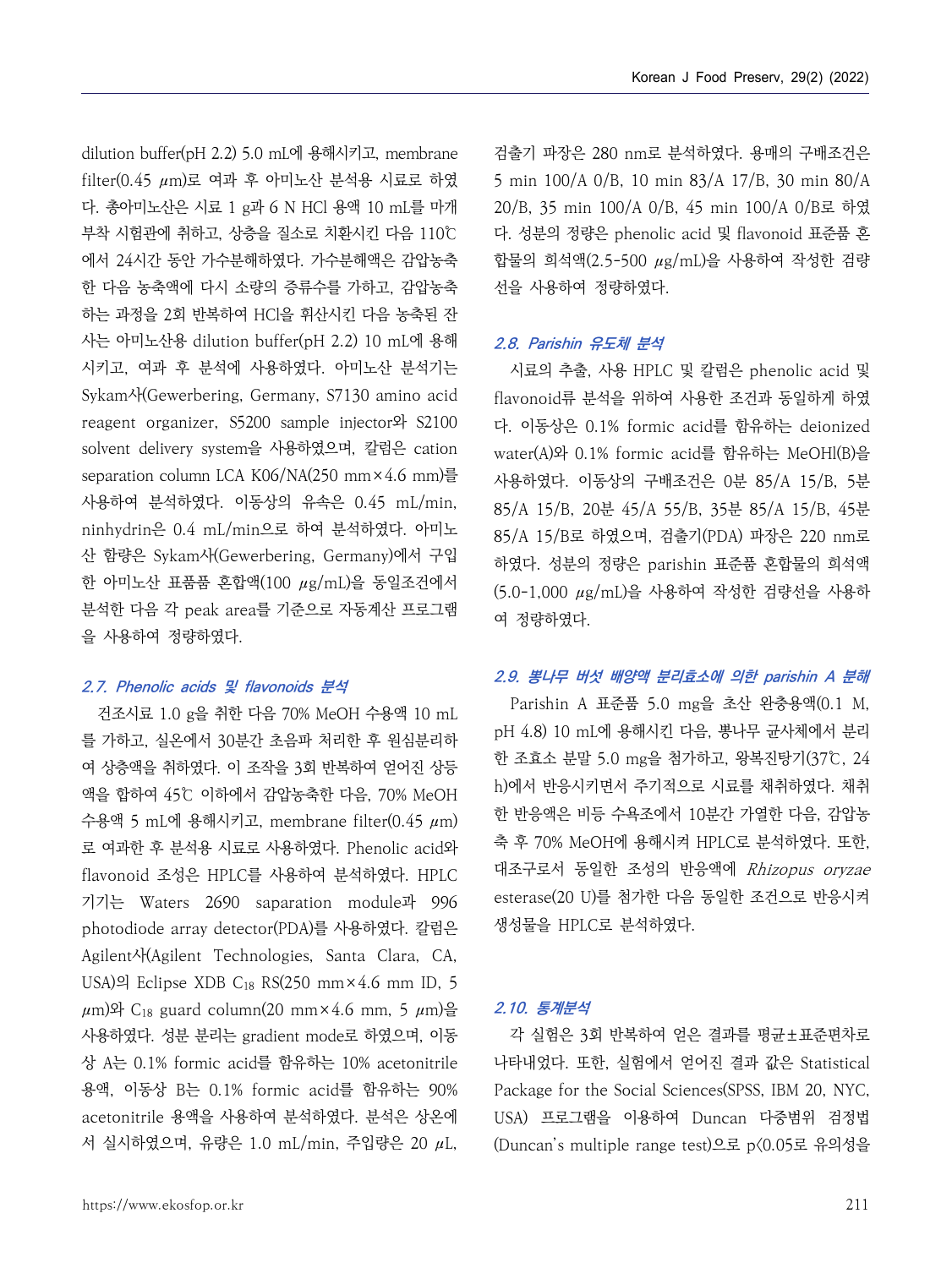검정하였다.

# **3. 결과 및 고찰**

# **3.1. pH 및 고형분 함량**

꾸지뽕 열매 마쇄액에 뽕나무 버섯균을 접종 후 발효과 정에서 pH 및 고형분 함량 변화를 조사한 결과는 Table 1에 나타내었다. 발효 초기에는 pH 5.1±0.1이었으나 발 효 후 10일이 경과하였을 때에는 pH 4.8±0.1로서 뚜렷한 pH 변화는 보이지 않았으며, 뽕나무 버섯균을 접종하지 않 고 동일한 조건으로 10일간 배양했을 때의 pH는 5.1±0.1 로서 발효 초기 pH와 동일하였다. 또한, 가용성 고형분 함 량(°Brix)은 발효 초기 4.2±0.1에서 발효 10일 후에는 2.5±0.1로서 약 40%가 감소하였으며, 역시 버섯 종균을 접종하지 않고 동일 조건에서 10일 경과한 고형분 함량은 4.0±0.1로서 발효시작 전의 고형분 함량과 유사하였다.<br>이와 같이 발효과정에서 가용성 고형분 함량이 감소하는 것 은, 발효과정에서 꾸지뽕 열매에 함유된 유리당의 일부가 발효과정에서 뽕나무 버섯 증식을 위한 영양원으로 이용된 것으로 판단된다.

꾸지뽕 열매 중에서 유리당은 Table 1에서 보는 바와 같 이 주로 glucose와 fructose가 주로 검출되었으며, 이러한 결과는 Jung 등(2013)이 꾸지뽕 열매에서는 유리당으로 glucose와 fructose만 검출되었다고 보고한 결과와 일치 한다. Glucose와 fructose는 발효 2일 이후 약간 증가를 보인 다음, 그 이후는 발효기간이 경과함에 따라 감소하기 시작하여, 발효 10일이 경과하였을 때 fructose 함량은 발 효 전에 비하여 약 21%가 감소하였고, glucose 함량은 약 31%가 감소하였다. 발효시작 후 2일이 경과한 시점에서 glucose와 fructose 함량이 증가한 이후에 발효가 진행됨 에 따라 점차 감소하는 것은, 발효 초기에 꾸지뽕 열매 중에 함유된 전분과 같은 다당류가 유리당으로 가수분해된 다음,<br>유리당이 뽕나무 버섯균의 생육을 위한 영양원으로 이용되 기 때문으로 판단된다. 또한, 뽕나무 버섯균을 접종하지 않 고 동일한 조건으로 10일간 배양했을 때의 glucose와 fructose 함량은 발효 시작 전과 뚜렷한 차이를 보이지 않 았다.

#### **3.2. 유리 및 총아미노산 조성**

발효과정에서 유리 아미노산의 조성 변화를 분석한 결과 는 Table 2와 같다. 발효가 진행되기 전인 대조구의 꾸지 뽕 열매 중의 유리 아미노산 함량은 2,635.3±40.5 mg/100 g이었고, 발효 시작 후 4일이 경과할 때까지는 큰 변화를 보이지 않다가 그 이후부터 급격히 감소하여 10일 이 경과한 후에는 1,143.6±40.6 mg/100 g으로 대조구 대비 약 40% 수준으로 감소하였다. 이러한 결과는 버섯군 의 생육주기와 관련이 있을 것으로 판단된다. 버섯의 생육 단계는 다른 미생물과 마찬가지로 유도기(lag phase), 대 수증식기(exponetial phase), 정지기(stationary phase) 및 사멸기(death phase)로 구분할 수가 있는데, 유도기에 는 세포가 새로운 배지에서 증식하는 데 필요한 RNA, 효소 및 기타 물질들을 생합성하기 위한 준비단계로써 세포는 커 지지만 분열은 일어나지 않는다. 반면에 대수증식기에 접어 들게 되면 세포가 최대의 속도로 분열하면서 각종 대사활동 이 활발하게 일어난다(Vrabl 등, 2019). 따라서 유도기에 해당하는 4일 이내에서는 유리 아미노산 함량 변화가 일어

|             | Fermentation time (day) |                            |                          |                             |                  |                       |                              |  |  |  |
|-------------|-------------------------|----------------------------|--------------------------|-----------------------------|------------------|-----------------------|------------------------------|--|--|--|
|             | $\mathbf{0}$            | $\overline{2}$             | 4                        | 6                           | 8                | 10                    | $10^{1}$                     |  |  |  |
| pH          | $5.1 \pm 0.1^{\circ}$   | $5.1 \pm 0.1^{\circ}$      | $4.9 \pm 0.1^{\circ}$    | $4.6 \pm 0.1^a$             | $4.7 \pm 0.1^a$  | $4.8{\pm}0.1^{b}$     | $5.1 \pm 0.1$ °              |  |  |  |
| <b>Brix</b> | $4.2 \pm 0.1^{\circ}$   | 4.1 $\pm$ 0.1 <sup>d</sup> | $4.0\pm0.1$ <sup>d</sup> | $3.5\pm0.1^{\circ}$         | $3.1 \pm 0.1^b$  | $2.5 \pm 0.1^{\circ}$ | $4.0\pm0.1$ <sup>d</sup>     |  |  |  |
| Fructose    | $892+51$ <sup>b</sup>   | $1177+117$                 | $108.4\pm8.1^{\circ}$    | $96.1 \pm 6.5$ <sup>c</sup> | $94.3 \pm 5.7$ ° | $70.1{\pm}4.6^a$      | $98.6{\pm}7.3^{\circ}$       |  |  |  |
| Glucose     | $1052+63^d$             | $113.9 + 10.8^e$           | $1021+9.9d$              | $98.1 \pm 3.6^{\circ}$      | $84.2 + 4.7b$    | $731+55$ <sup>a</sup> | $116.5 \pm 3.2$ <sup>e</sup> |  |  |  |

**Table 1. Changes in pH, soluble solid and free sugar during liquid fermentation of M. tricuspidata fruits with A. mellea**

The values were expressed as mg/g and mean $\pm$ SD (n=3). Different superscripts in the same row indicate significant differences (p(0.05) by Duncan's multiple range test.

 $<sup>1</sup>$ Fermentation for 10 day without inoculum of liquid spawn.</sup>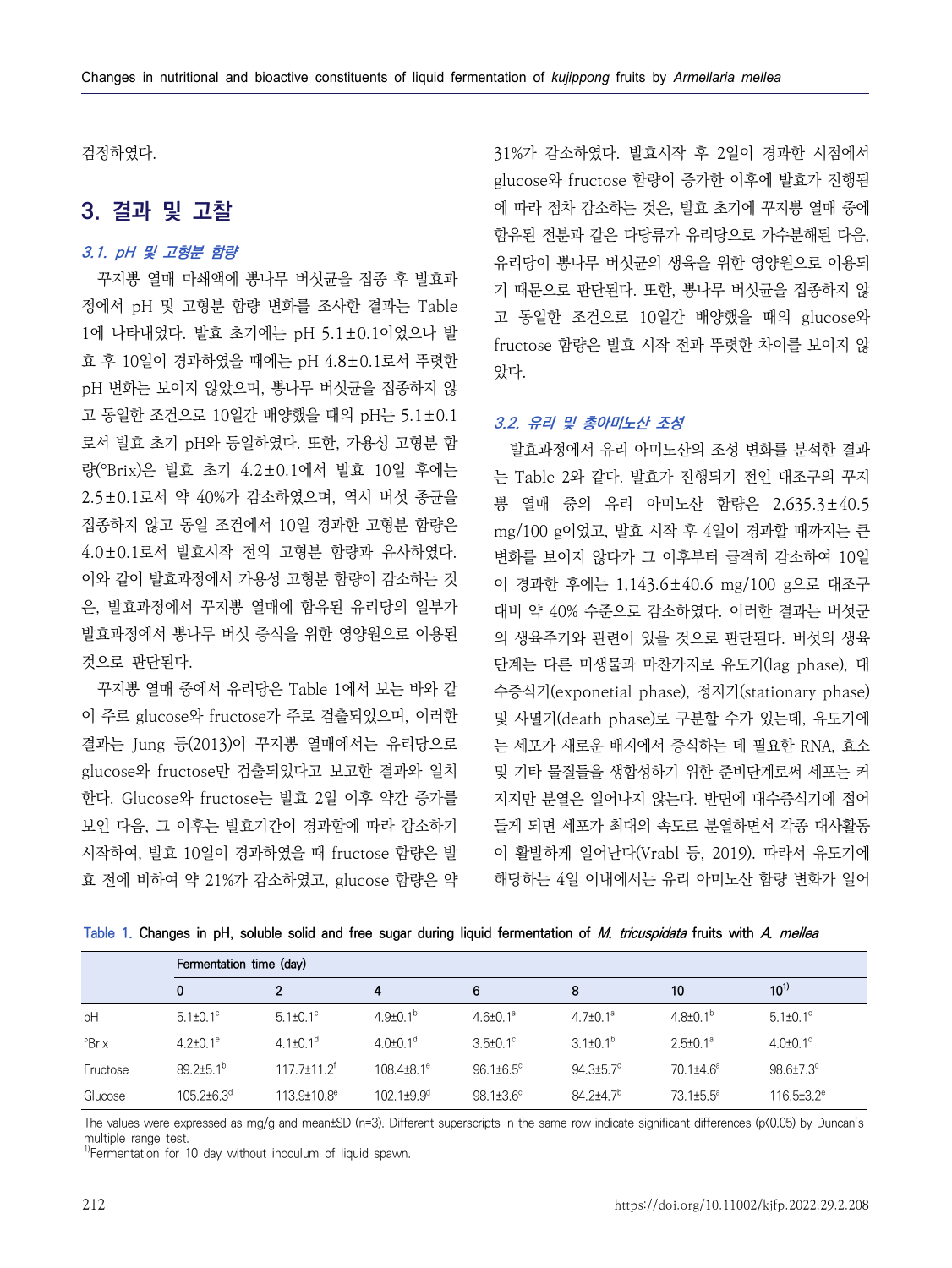| Amino acid                  | Fermentation time (day)      |                        |                              |                           |                             |                             |                              |  |  |  |
|-----------------------------|------------------------------|------------------------|------------------------------|---------------------------|-----------------------------|-----------------------------|------------------------------|--|--|--|
|                             | 0                            | $\overline{2}$         | 4                            | 6                         | 8                           | 10                          | $10^{11}$                    |  |  |  |
| Aspartic acid               | $104.3{\pm}5.1^{\dagger}$    | 77.0±3.0 <sup>e</sup>  | $63.3{\pm}3.5^{\circ}$       | $7.3{\pm}2.0^{\circ}$     | $21.3 \pm 2.3$ °            | $13.3{\pm}2.5^b$            | 103.6±4.0 <sup>f</sup>       |  |  |  |
| Serine                      | $236.3{\pm}2^{d}$            | 234.6±3.5 <sup>d</sup> | 249.0±6.5 <sup>e</sup>       | $31.6 \pm 3.5^{\circ}$    | $40.3{\pm}3.5^{\circ}$      | 48.0±2.6°                   | 238.3±4.5 <sup>d</sup>       |  |  |  |
| Asparagine                  | 303.0±4.3 <sup>e</sup>       | 278.0±4.0 <sup>d</sup> | 298.6±3.5 <sup>e</sup>       | 205.3±2.5°                | 127.3±3.7 <sup>a</sup>      | 134.6±3.5 <sup>b</sup>      | 303.0±3.0 <sup>e</sup>       |  |  |  |
| Glutamic acid               | 205.6±2.0 <sup>e</sup>       | 190.0±3.0 <sup>d</sup> | 188.6±3.2 <sup>d</sup>       | $148.0{\pm}2.0^b$         | 137.6±4.5 <sup>a</sup>      | 154.0±4.0°                  | $207 \pm 3.6^{\circ}$        |  |  |  |
| Glycine                     | $69.6{\pm}2.5^d$             | 71.0±3.6 <sup>d</sup>  | 59.6±2.5°                    | $62.6{\pm}2.5^{\circ}$    | $31.0 \pm 2.6^a$            | $51.0 \pm 3.6^b$            | 72.3±4.9 <sup>d</sup>        |  |  |  |
| Alanine                     | $20.3 \pm 3.2^{bc}$          | $23.3 \pm 3.5$ °       | 19.6±1.5 <sup>bc</sup>       | $11.3 \pm 1.5^a$          | $18.6{\pm}1.5^{b}$          | $22.6 \pm 2.5^{bc}$         | $19.3 \pm 1.5^{bc}$          |  |  |  |
| Citrulline                  | $403.6 \pm 3.2$ <sup>b</sup> | 450.0±5.0 <sup>d</sup> | 478.0±2.6 <sup>e</sup>       | 433.3±5.6°                | 501.6±3.2 <sup>f</sup>      | 512.0±6.2 <sup>9</sup>      | 397.0±2.6 <sup>a</sup>       |  |  |  |
| Valine                      | $30.3{\pm}2.5^{\circ}$       | 38.0±2.0°              | 40.6±3.0°                    | $13.0 \pm 1.0^a$          | $16.3 \pm 1.5^a$            | 16.6±1.5 <sup>a</sup>       | $27.3{\pm}2.0^{\circ}$       |  |  |  |
| Cystine                     | $13.0 \pm 1.0^{bc}$          | $14.0 \pm 1.0^{bc}$    | 15.6±2.0 <sup>cd</sup>       | $17.6{\pm}1.5^{\circ}$    | $4.6{\pm}2.0^{\circ}$       | $10.3{\pm}2.5^{\circ}$      | 15.3±3.5 <sup>cd</sup>       |  |  |  |
| Methionine                  | $7.6\pm1.5$ <sup>cd</sup>    | $6.6{\pm}1.5^{bc}$     | $5.3 \pm 0.5$ <sup>abc</sup> | $6.6{\pm}2.0^{\rm bc}$    | $5.0 \pm 1.0$ <sup>ab</sup> | $3.3 \pm 0.5^{\circ}$       | $9.3 \pm 1.5$ <sup>d</sup>   |  |  |  |
| Isoleucine                  | $55.3{\pm}1.5^d$             | 66.6±2.0 <sup>e</sup>  | 66.6±4.1 <sup>e</sup>        | 15.0±2.0 <sup>a</sup>     | $22.0 \pm 2.0$ <sup>b</sup> | $25.3{\pm}2.5^b$            | $50.6{\pm}2.0^{\circ}$       |  |  |  |
| Leucine                     | $60.0 \pm 2.0$ <sup>d</sup>  | 70.3±1.5 <sup>e</sup>  | 74.3±1.5 <sup>e</sup>        | $5.3 \pm 0.5^{\circ}$     | 15.0±2.6 <sup>b</sup>       | $14.3{\pm}3.0^{\rm b}$      | $51.3{\pm}4.1^{\circ}$       |  |  |  |
| Tyrosine                    | $25.3 \pm 1.5^{cd}$          | $28.3 \pm 1.5^{de}$    | $31.6 \pm 1.5^{\circ}$       | $9.0 \pm 1.0^a$           | $14.3 \pm 3.2^{b}$          | $16.0{\pm}2.6^{\rm b}$      | $23.0 \pm 1.0$ °             |  |  |  |
| Phenylalanine               | 47.0±1.0 <sup>e</sup>        | 60.0±2.0 <sup>f</sup>  | $62.6{\pm}2.5$ <sup>f</sup>  | $8.0 \pm 1.0^{\circ}$     | $14.6 \pm 0.5^b$            | $20.6{\pm}2.0^{\circ}$      | $42.3{\pm}2.5^{\circ}$       |  |  |  |
| $\gamma$ -Aminobutyric acid | 906.6±3.2 <sup>9</sup>       | 870.6±3.0°             | $601.3 \pm 1.5$ <sup>d</sup> | 462.3±2.0°                | $110.3 \pm 1.5^b$           | 94.6±3.5 <sup>a</sup>       | $878.3 \pm 1.5$ <sup>f</sup> |  |  |  |
| Lysine                      | 42.3±2.0 <sup>cd</sup>       | 49.0±1.0 <sup>e</sup>  | 45.0±1.0 <sup>d</sup>        | $8.6 \pm 0.5^{\circ}$     | $20.3 \pm 1.5^b$            | $21.0 \pm 1.7$ <sup>b</sup> | $40.6{\pm}2.0^{\circ}$       |  |  |  |
| Arginine                    | 104.6±1.5 <sup>f</sup>       | 102.0±1.0 <sup>f</sup> | 89.0±1.0 <sup>d</sup>        | 56.6±1.5°                 | $43.0 \pm 3.0$ <sup>b</sup> | $26.3 \pm 1.5^a$            | 99.0±1.0 <sup>e</sup>        |  |  |  |
| Total                       | 2,635.3±40.5d                | 2,629.6±42.3d          | 2,389.3±42.4°                | 1,502.0±33.2 <sup>b</sup> | 1,143.6±40.6 <sup>a</sup>   | 1,184.3±46.7 <sup>a</sup>   | 2,578.0±45.7d                |  |  |  |

**Table 2. Changes in free amino acid content during liquid fermentation of M. tricuspidata fruits with A. mellea**

The values were expressed as mg/100 g and mean±SD (n=3). Different superscripts in the same row indicate significant differences (p(0.05) by Duncan's multiple range test.

<sup>1)</sup>Fermentation for 10 day without inoculum of liquid spawn.

나지 않은 반면, 대수증식기에 해당하는 4-10일 사이에는 각종 대사활동과 함께 균사체 증식을 위하여 아미노산 소비 량이 증가하기 때문인 것으로 판단된다. Yang과 Zhang (2009)은 영지버섯균으로 두유(soymilk)를 발효시켰을 때 총아미노산 함량은 발효 전에는 7.51 mg/mL이었으나, 96 시간 발효 후에는 4.71 mg/mL로 감소하였다고 보고하였 다. 또한, 개별 유리아미노산 함량도 48시간까지는 뚜렷한 변화가 없지만 96시간 발효 후에는 대부분의 유리 아미노 산이 감소하였으며, 이러한 감소는 영지버섯균 균사체의 성 장과 대사를 위하여 유리 아미노산을 이용하기 때문이며,<br>유리 아미노산은 버섯균의 성장을 위한 좋은 영양원이다 (Chang 등, 2006; Yand와 Zhang, 2009). 개별 유리 아 미노산 함량도 전반적으로 감소하는 경향을 보였지만, 그중 에서도 특히 양적으로 많이 검출된 aspartic acid, serine, asparagine, γ-aminobutyric acid 및 arginine 등의 감 소하는 폭이 큰 반면, citrulline은 오히려 발효기간이 경과 함에 따라 함량이 증가하는 경향을 보였다. Citrulline과 arginine은 생화학적 대사의 관점에서 밀접한 관련이 있는 데, NADPH의 도움을 받은 nitric oxide(NO) synthase 에 의하여 arginine 분자가 산소분자와 반응하여 NO를 유 리시킨 다음 citrulline으로 변환되는 것으로 알려져 있기 때문에 발효과정에서 arginine의 일부가 citrulline으로 변환되었을 가능성도 있다(Morris, 2004).

한편, 총아미노산 조성 변화를 분석한 결과는 Table 3과 같다. 총아미노산 조성은 유리 아미노산과는 다른 경향을 보였는데, 양적으로는 arginine, γ-aminobutyric acid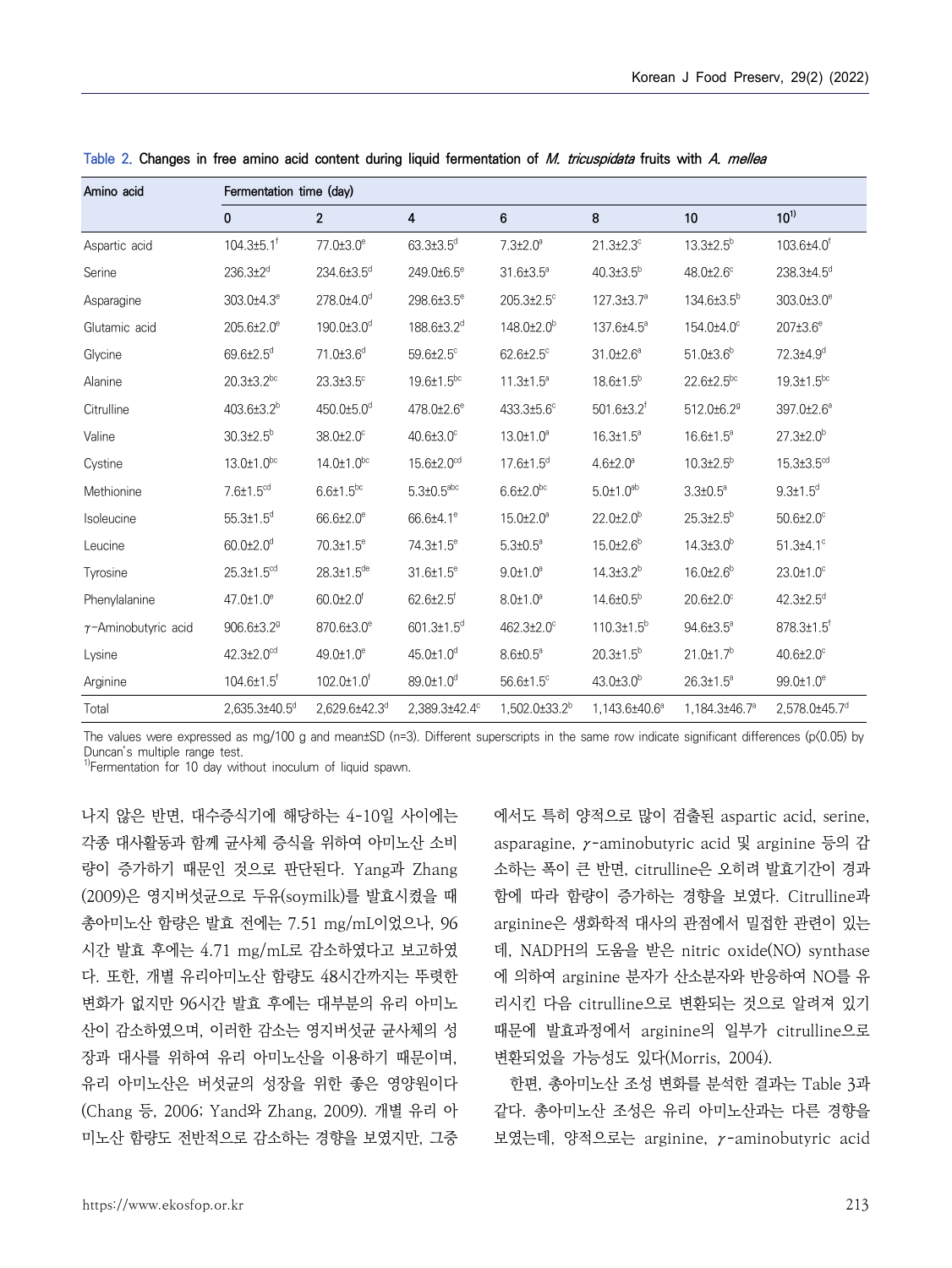| Amino acid                  | Fermentation time (day)    |                           |                             |                               |                             |                             |                           |  |  |
|-----------------------------|----------------------------|---------------------------|-----------------------------|-------------------------------|-----------------------------|-----------------------------|---------------------------|--|--|
|                             | $\mathbf 0$                | $\overline{2}$            | 4                           | 6                             | 8                           | 10                          | $10^{11}$                 |  |  |
| Aspartic acid               | 765.1±10.1 <sup>e</sup>    | 817.0±5.5 <sup>f</sup>    | 889.6±5.7 <sup>9</sup>      | 647.0±8.5°                    | 621.0±5.2 <sup>a</sup>      | 633.6±11.0 <sup>b</sup>     | 698.6±1.1 <sup>d</sup>    |  |  |
| Threonine                   | 209.1±5.2 <sup>a</sup>     | 215.6±6.0 <sup>a</sup>    | 241.0±1.7 <sup>b</sup>      | 263.6±1.1°                    | 311.6±17.6 <sup>d</sup>     | 306.3±6.5 <sup>d</sup>      | 216.6±2.3 <sup>a</sup>    |  |  |
| Serine                      | 313.3±12.5 <sup>a</sup>    | 330.0±8.0 <sup>b</sup>    | 367.3±1.1°                  | 303.3±3.5 <sup>a</sup>        | 332.6±2.3 <sup>b</sup>      | 329.0±6.5 <sup>b</sup>      | 341.0±8.7 <sup>b</sup>    |  |  |
| Glutamic acid               | 959.3±4.1 <sup>ª</sup>     | 1,049.3±24.1 <sup>b</sup> | $1,047.3\pm6.6^b$           | 1,146.6±21.7°                 | 1,058.6±41.6 <sup>b</sup>   | 1,115.6±13.6°               | 959.0±7.8 <sup>a</sup>    |  |  |
| Proline                     | 113.6±3.1°                 | 124.0±3.4 <sup>d</sup>    | 138.3±5.7 <sup>e</sup>      | 122.6±9.2 <sup>d</sup>        | $97.3 \pm 1.1^{ab}$         | $91.3{\pm}2.3^a$            | $104.3{\pm}3.1^{b}$       |  |  |
| Glycine                     | 217.1±5.5 <sup>a</sup>     | 253.3±12.5°               | 268.6±2.3d                  | 274.0±6.9d                    | 304.0±6.9°                  | 303.6±6.3 <sup>e</sup>      | 240.0±6.0 <sup>b</sup>    |  |  |
| Alanine                     | 231.1±5.2 <sup>a</sup>     | 249.3±8.1 <sup>b</sup>    | 272.3±4.0°                  | 294.6±2.8 <sup>d</sup>        | 313.0±9.4 <sup>e</sup>      | 309.3±9.3 <sup>e</sup>      | 237.6±4.0 <sup>a</sup>    |  |  |
| Valine                      | 186.1±5.2 <sup>a</sup>     | 193±7.2 <sup>a</sup>      | 211.3±2.3 <sup>b</sup>      | 209.6±0.5 <sup>b</sup>        | 215.6±4.0 <sup>b</sup>      | 236.6±6.3°                  | 192.6±4.0 <sup>a</sup>    |  |  |
| Cystine                     | $7.6{\pm}1.5^a$            | $8.6 \pm 0.5^{\circ}$     | $14.6 \pm 0.5^b$            | $8.3 \pm 0.5^{\circ}$         | $31.0 \pm 1.7$ <sup>c</sup> | $8.3{\pm}0.5^{\circ}$       | $7.6 \pm 0.5^a$           |  |  |
| Methionine                  | $8.3 \pm 1.5^a$            | $23.0 \pm 2.0^{\circ}$    | $52.3 \pm 1.1$ <sup>c</sup> | $61.6{\pm}2.8^{\circ}$        | $54.3{\pm}2.3^{\circ}$      | $54.0 \pm 1.7$ <sup>d</sup> | $8.4 \pm 1.3^a$           |  |  |
| Isoleucine                  | 327.6±14.1 <sup>a</sup>    | 358.6±6.0 <sup>b</sup>    | 384.3±22.3 <sup>d</sup>     | 372.0±15.1°                   | 460.3±14.0 <sup>t</sup>     | 418.3±12.8 <sup>e</sup>     | 358.3±12.8 <sup>b</sup>   |  |  |
| Leucine                     | 360.6±16.1 <sup>a</sup>    | 384.0±13.6 <sup>b</sup>   | 421.0±31.7°                 | 416.3±15.7°                   | 470.6±24.0 <sup>e</sup>     | 461.0±15.1 <sup>d</sup>     | 389.3±21.1 <sup>b</sup>   |  |  |
| Tyrosine                    | 73.6±2.3 <sup>a</sup>      | $84.3{\pm}1.1^{b}$        | $91.6{\pm}2.8^{\circ}$      | $91.6{\pm}2.8^c$              | $121.3 \pm 2.3^e$           | $103.6{\pm}2.3^d$           | 82.0±1.7 <sup>b</sup>     |  |  |
| Phenylalanine               | $271.3 \pm 1.5^{\circ}$    | 297.0±13.5 <sup>cd</sup>  | 325.0±13.4 <sup>e</sup>     | $301.3 \pm 12.3$ <sup>d</sup> | 281.6±16.3 <sup>b</sup>     | 328.6±12.3 <sup>e</sup>     | 291.3±12.8°               |  |  |
| $\gamma$ -Aminobutyric acid | 461.1±14.1 <sup>d</sup>    | 476.3±2.8 <sup>d</sup>    | $465.3{\pm}0.5^{\circ}$     | $40.3{\pm}4.0^{\circ}$        | 115.6±18.4 <sup>b</sup>     | 62.6±4.6 <sup>a</sup>       | 427.3±4.6°                |  |  |
| Carnosine                   | $53.3{\pm}2.5^b$           | $63.0{\pm}2.6^{\circ}$    | $61.3{\pm}2.3^{\circ}$      | $61.6{\pm}2.8^{\circ}$        | 43.6±2.3 <sup>a</sup>       | 44.0±1.7 <sup>a</sup>       | 76.0±1.7 <sup>d</sup>     |  |  |
| Ornithine                   | 34.6±2.8 <sup>d</sup>      | $15.0{\pm}2.0^{\rm b}$    | $14.3 \pm 1.1^{b}$          | 25.0±3.4°                     | $22.3 \pm 1.1$ °            | $37.0 \pm 1.7$ <sup>d</sup> | $7.6 \pm 0.5^{\circ}$     |  |  |
| Lysine                      | 388.1±10.1 <sup>a</sup>    | 423.6±4.7 <sup>b</sup>    | 483.6±6.3°                  | $515.6 + 4^d$                 | 568.6±2.3 <sup>e</sup>      | 582.3±4.6 <sup>f</sup>      | $417.3{\pm}4.6^{\circ}$   |  |  |
| Arginine                    | 618.1±6.2 <sup>a</sup>     | 658.6±6.6°                | 751.6±2.8 <sup>f</sup>      | 722.3±9.8 <sup>e</sup>        | 681.0±3.4 <sup>d</sup>      | 671.6±5.7 <sup>d</sup>      | 633.0±8.6 <sup>b</sup>    |  |  |
| Total                       | 5,598.6±104.1 <sup>a</sup> | 6,024.0±110.9°            | $6,501.3\pm55.1^d$          | 5,878.0±98.4 <sup>b</sup>     | 6,104.6±131.0°              | $6,097.3\pm88.5^{\circ}$    | 5,926.3±60.9 <sup>b</sup> |  |  |

**Table 3. Changes in total amino acid content during liquid fermentation of M. tricuspidata fruits with A. mellea**

The values were expressed as mg/100 g and mean±SD (n=3). Different superscripts in the same row indicate significant differences (p<0.05) by Duncan's multiple range test.

<sup>1)</sup>Fermentation for 10 day without inoculum of liquid spawn.

(GABA), glutamic acid, aspartic aid, leucine, isoleucine, lysine 등이 많이 검출되었다. 그중에서 GABA는 발효가 진행됨에 따라 크게 감소했지만, serine, glutamic acid, glycine, alanine, isoleucine, leucine, phenylalanine 및 lysine 함량은 증가하는 경향을 보였으 며, amino acid들의 총량은 발효가 진행됨에 따라 약간 증 가하는 경향을 보였다. 이러한 경향은 발효가 진행됨에 따 라 꾸지뽕 열매 중에 함유되어 있는 아미노산류는 감소될 것으로 예상되지만, 발효기간이 증가할수록 뽕나무 버섯 균 사체 생성량은 증가하고, 버섯 균사체에는 각종 아미노산이 골고루 함유되어 있는 것으로 알려져 있기 때문에, 발효기

간 증가에 따라 총아미노산 함량이 증가하는 것은 주로 버 섯 균사체에 함유된 단백질이 산 가수분해과정에서 유리 아 미노산으로 변환된 것으로 판단된다.

#### **3.3. Phenolic acids 및 flavonoids 변화**

뽕나무 버섯균으로 꾸지뽕 열매를 발효시키는 과정에서 phenolic acid 및 flavonoid 조성변화를 HPLC로 분석한 결과는 Table 4와 같다. 뽕나무 버섯균을 접종하지 않고 동일 조건에서 10일간 배양한 시료에서는 대조구(0일) 대 비 개별 phenolic acid 및 flavonoid의 함량은 뚜렷한 변 화를 보이지 않았다. 반면에, 뽕나무 버섯균을 접종한 시료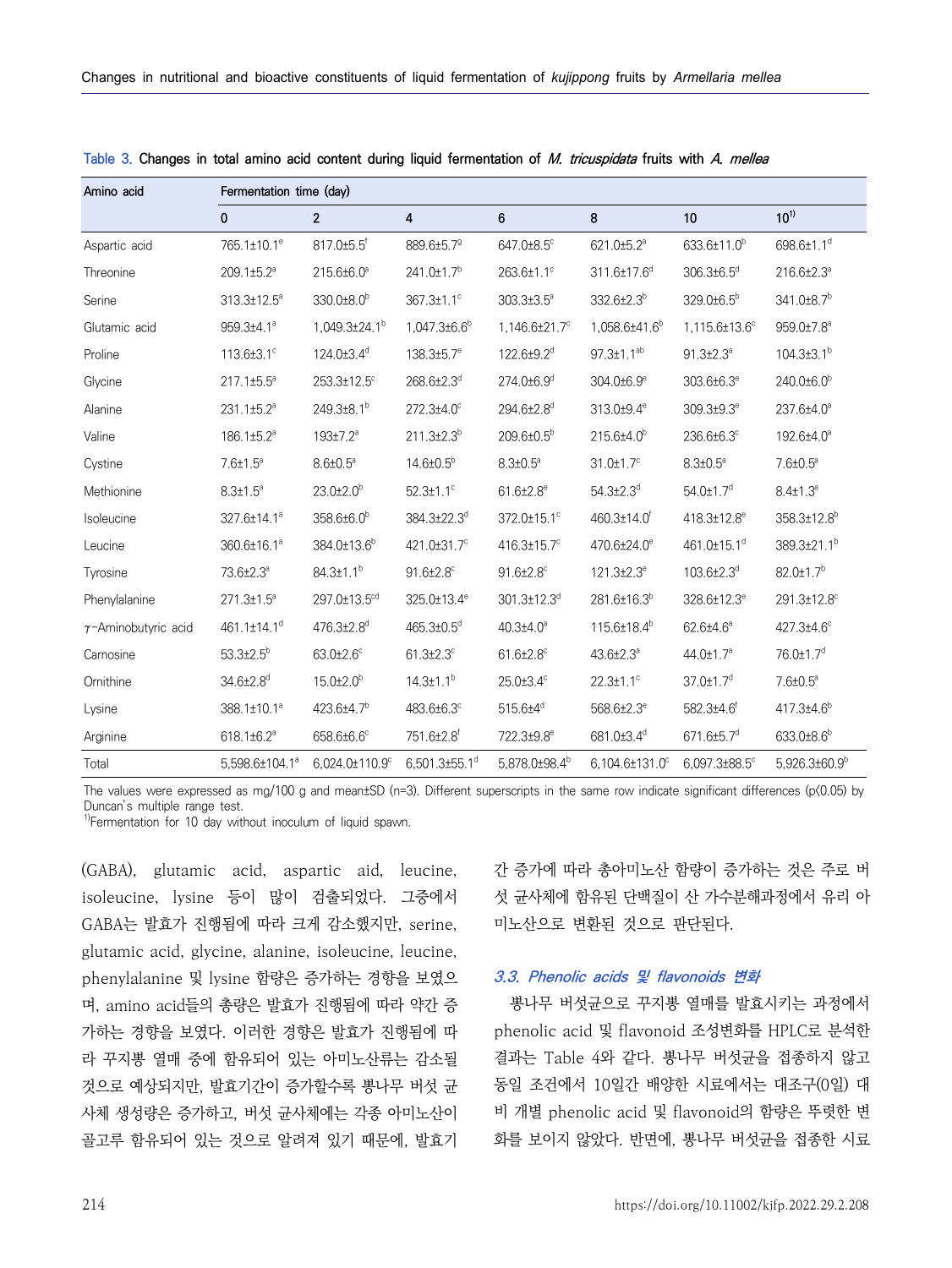| Compounds                | Fermentation time (day)         |                         |                           |                             |                             |                          |                                 |  |  |
|--------------------------|---------------------------------|-------------------------|---------------------------|-----------------------------|-----------------------------|--------------------------|---------------------------------|--|--|
|                          | 0                               | $\overline{2}$          | 4                         | 6                           | 8                           | 10                       | $10^{1}$                        |  |  |
| Protocatechuic acid      | $414.3 \pm 19.3$ <sup>d</sup>   | $3084+20.9b$            | $305.5 \pm 12.3^b$        | $312.6 \pm 14.3^b$          | 321.0±12.4°                 | 294.9±13.2 <sup>a</sup>  | 416.0 $\pm$ 12.1 <sup>d</sup>   |  |  |
| $p$ -Hydroxybenzoic acid | $18.4{\pm}1.2^a$                | $79.5 \pm 3.3^e$        | 78.6±3.4 <sup>e</sup>     | $53.7 \pm 2.3$ <sup>d</sup> | $40±1.2^{\circ}$            | $23.8 \pm 3.2^{b}$       | $18.5 \pm 1.2$ <sup>a</sup>     |  |  |
| Chlorogenic acid         | $1.165.1 \pm 22.3$ <sup>c</sup> | $281.4 \pm 11.1^b$      | $179.7 \pm 13.2^{\circ}$  | $172.7 \pm 9^{\circ}$       | $164 + 9.3^{\circ}$         | $157 \pm 8.1^{\circ}$    | $1.147.4 \pm 19.8$ <sup>c</sup> |  |  |
| Caffeic acid             | $25.2 \pm 0.2$ <sup>a</sup>     | $55.9 \pm 0.9^{\circ}$  | $86 \pm 0.8$ <sup>d</sup> | $84.6{\pm}0.7$ <sup>d</sup> | $86.5 \pm 0.6$ <sup>d</sup> | 74.8±0.5°                | $25.3{\pm}0.4^{\circ}$          |  |  |
| Quercetin                | 49.1 $\pm$ 0.2 <sup>b</sup>     | $49.8 \pm 0.3^{\circ}$  | $75\pm0.4$ <sup>d</sup>   | $55.5 \pm 0.7$ °            | $47.6 \pm 0.8$ <sup>b</sup> | $38.8 \pm 0.4^{\circ}$   | $50.5 \pm 0.3^{\circ}$          |  |  |
| Total                    | $1.673.1 \pm 21.9$ <sup>d</sup> | $7757+151$ <sup>c</sup> | 721.6±14.3°               | $676.4 \pm 13.4^b$          | $656.5 \pm 15.4^b$          | $587.7 \pm 12.3^{\circ}$ | 1.653.5±19.5 <sup>d</sup>       |  |  |

**Table 4. Changes in the composition of phenolic compounds during liquid fermentation of M. tricuspidata fruits with A. mellea**

The values were expressed as μg/g and mean±SD (n=3). Different superscripts in the same row indicate significant differences (p(0.05) by Duncan's multiple range test.

<sup>1)</sup>Fermentation for 10 day without inoculum of liquid spawn.

에서는 발효기간이 경과함에 따라, 양적으로 많이 함유된 chlorogenic acid 함량은 발효 시작 전에는 1,165.1±22.3 μg/g이었으나, 발효 10일 후에는 157±8.1 μg/g으로 약 87%가 감소하였으며, protocathuic acid도 감소한 반면 에, caffeic acid 및 p-hydroxybenzoic acid는 오히려 증가하였다. 뽕나무 버섯균에 의한 꾸지뽕 열매가 발효하는 동안 chlorogenic acid의 감소는 뽕나무버섯 균사체가 분 비하는 chlorogenic acid 가수분해 효소와 관련이 있을 것으로 판단된다. Chlorogenic acid는 quinic acid와 caffeic acid가 ester 결합한 성분이고 chlorogenic acid 는 관련 효소인 chlorogenic acid hydrolase(CAH) 또는 chlorogenic acid esterase에 의해 가수분해될 수 있다. Cocoletzi-Flores 등(2020)은 커피 제조과정에서 부산물 로써 산출되는 펄프를 흑국균인 Aspergillus niger로 발효 시켰을 때, 펄프에 함유된 chlorogenic acid가 caffeic acid로 용이하게 생물변환되며, 이는 Asp. niger에서 분비 되는 CAH의 작용에 기인한다고 보고하였고, Wang 등 (2020)은 녹차를 효모(Saccharomyces cerevisiae)로 발 효시켰을 때, chlorogenic acid는 유의적으로 감소하고 caffeic acid는 증가하였는데, 이는 효모가 분비하는 CAH 의 작용에 기인한다고 보고하였다. 또한, 본 실험결과에서 도 발효과정에서 caffeic acid의 증가 폭보다 chlorogenic acid의 감소 폭이 컸는데 이러한 현상은 chlorogenic acid뿐만 아니라, chlorogenic acid가 가수분해되어 생성 된 caffeic acid의 일부가 뽕나무버섯 균사체가 분비하는

polyphenol oxidase에 의해 산화되어 감소한 것으로 판 단된다. 실제로 뽕나무 버섯을 포함한 담자균류에는 활성이 강하면서 기질 특이성이 넓은 polyphenol oxadase들이 함유된 것으로 보고되어 있다(Martínková 등, 2016).

#### **3.4. Parishin 유도체의 변화**

최근에 꾸지뽕 열매에는 다수의 parishin 유도체 및 그 의 아글리콘인 4-HBA가 함유되어 있다는 것이 규명되어 졌고, 이 성분들은 꾸지뽕 열매의 생리활성과 밀접한 관련 2020). 뽕나무 버섯균에 의해 꾸지뽕 열매가 발효되는 동 안 parishin 유도체 및 4-HBA 변화를 Table 5에 나타내 었다. 발효기간이 경과함에 따라 parishin A, B, C 및 parishin의 가수분해 중간 생성물인 gastrodin은 감소하 는 반면 4-HBA는 증가하였으며, 특히 발효 8일 차가 되는 시점부터 증가 폭이 크게 나타났다. Gastrodin은 4-HBA에 글루코스 1분자가 베타형으로 결합된 배당체이고, parishin 유도체는 유기산인 citric acid에 1-3개의 gastrodin이 ester 결합한 화합물들이다. 따라서 발효과정에서 parishin 유도체들은 감소하는 반면, 4-HBA의 함량이 증가하는 현 상은 뽕나무 버섯균이 증식하는 과정에서 분비된 esterase 와 β-glucosidase의 작용에 의해 parishin 유도체들이 gastrodin을 거쳐 4-HBA로 가수분해되기 때문으로 판단 된다. 또한, parishin 유도체와 gatrodin의 감소량은 큰 데 비하여 4-HBA는 증가 폭은 크지 않은 편이었는데, 이러한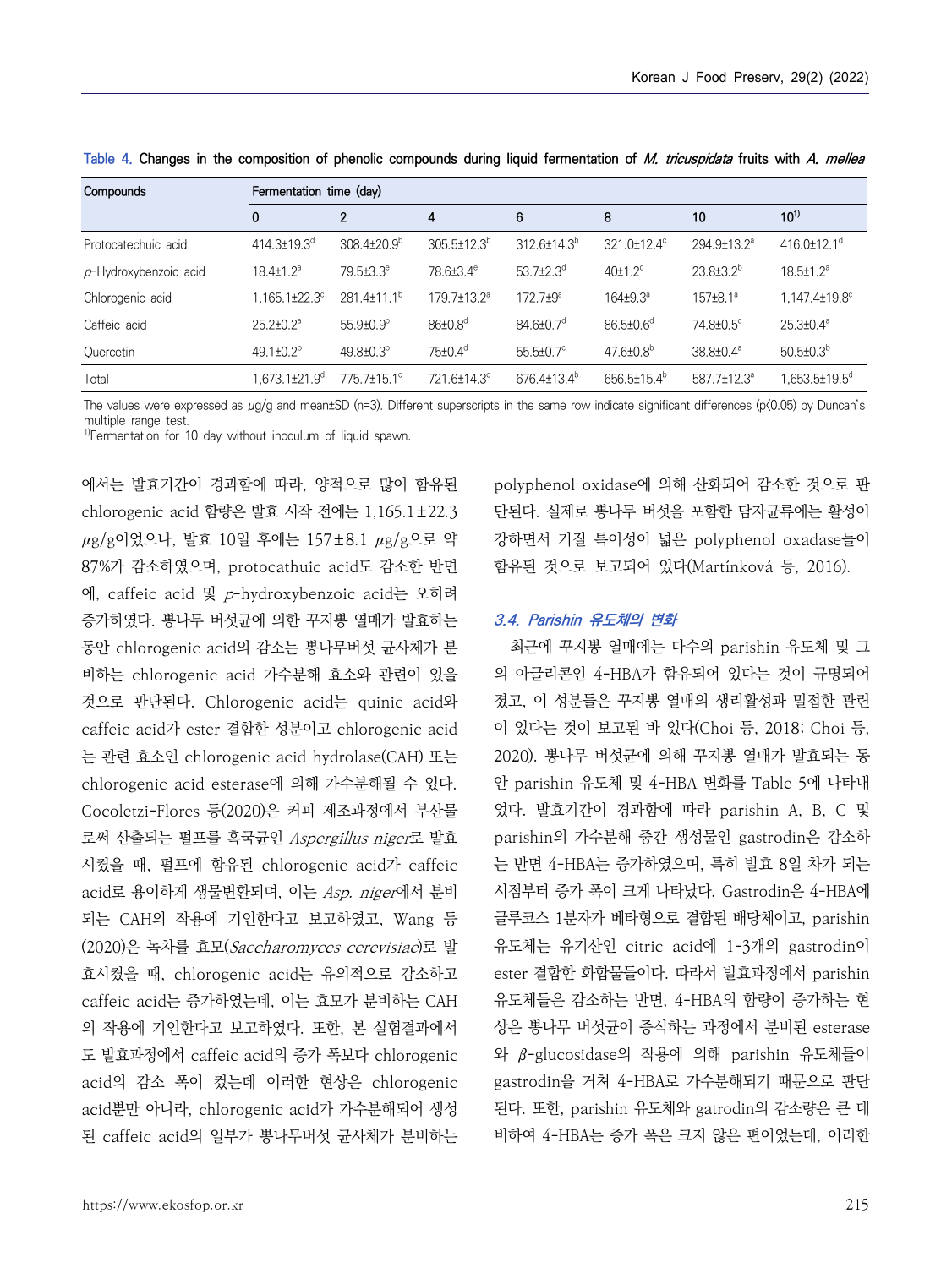| Compounds  | Fermentation time (day)         |                                 |                                 |                             |                              |                              |                                 |  |
|------------|---------------------------------|---------------------------------|---------------------------------|-----------------------------|------------------------------|------------------------------|---------------------------------|--|
|            | 0                               | $\overline{2}$                  | 4                               | 6                           | 8                            | 10                           | $10^{1}$                        |  |
| Gastrodin  | $3.762.4{\pm}40.6^{\circ}$      | $3.509.6 \pm 30.2$ °            | $3.502.0 \pm 22.3$ °            | $3.441.3 \pm 23.3$ °        | $2.586.7\pm11.2^{b}$         | 1.658.7±24.4 <sup>a</sup>    | $3.461.4{\pm}44.0^{\circ}$      |  |
| $4-HBA2$   | $135.2 \pm 1.2$ <sup>a</sup>    | $151.1 \pm 1.3^a$               | $147.1 \pm 1.0^a$               | $215.7 \pm 1.3^b$           | $460.9 \pm 6.2$ <sup>c</sup> | $449.0 \pm 3.0^{\circ}$      | $131.2 \pm 3.1^a$               |  |
| Parishin E | $475.2 \pm 3.2$ <sup>d</sup>    | $395.3 \pm 6.3^{\circ}$         | $419.3\pm6.2^{b}$               | $443.2{\pm}7.1^{\circ}$     | $403.3{\pm}5.6^{\circ}$      | $427.2 \pm 4.7$ <sup>b</sup> | $456.2 \pm 2.2$ <sup>c</sup>    |  |
| Parishin B | $1.243.7 \pm 11.1$ <sup>d</sup> | 1.227.8±9.8 <sup>d</sup>        | $1.161.8 \pm 7.7$ °             | $1.037.7{\pm}7.8^{\circ}$   | 940±5.6 <sup>b</sup>         | $676.0\pm 6.6^{\circ}$       | $1.283.7 \pm 10.1$ <sup>d</sup> |  |
| Parishin C | 704.1±5.5°                      | $655.2 \pm 3.4^{\circ}$         | $508.7{\pm}2.2^{b}$             | $69.0 \pm 1.2$ <sup>a</sup> | $65.7 \pm 1.0^{\circ}$       | $56.0 \pm 0.7$ <sup>a</sup>  | 724.1±4.5°                      |  |
| Parishin A | 799.7±4.5 <sup>d</sup>          | $810.5{\pm}4.3^{\circ}$         | 721.6±2.3°                      | 713.5±4.3°                  | $622 \pm 2.1$ <sup>b</sup>   | 484.7±2.1 <sup>a</sup>       | $810.7\pm3.2$ <sup>d</sup>      |  |
| Total      | 7.120.6±92.3 <sup>e</sup>       | $6.749.7 \pm 52.3$ <sup>d</sup> | $6.460.8 \pm 51.4$ <sup>d</sup> | 5.920.7±32.3°               | $5.078.8 \pm 30.3^{\circ}$   | 3.751.8±11.1 <sup>a</sup>    | 7.006.6±98.9 <sup>e</sup>       |  |

**Table 5. Changes in the composition of parishin compounds during liquid fermentation of M. tricuspidata fruits with A. mellea**

The values were expressed as μg/g and mean±SD (n=3). Different superscripts in the same row indicate significant differences (p<0.05). <sup>1)</sup>Fermentation for 10 day without inoculum of liquid spawn.

2)4-hydroxybenzyl alcohol.

이유는 4-HBA도 역시 페놀성 화합물로 일부는 뽕나무버섯 균사체가 분비하는 polyphenol oxidase에 의해 산화되어 다른 성분으로 생물변환된 것으로 판단된다.

### **3.5. 조효소에 의한 parishin의 생물변환**

뽕나무 버섯균에 의한 발효 동안 꾸지뽕 열매에 함유된 parishin 유도체들이 실제로 gastrodin을 경유하여 4-HBA 로 생물변환되는지를 확인하기 위하여, 표준품 parishin A 를 함유하는 반응액에 시판품인 Rhizopus oryzae esterase 또는 뽕나무 버섯 균사체에서 분리한 조효소 분말(30-80% ammonium sulfate 침전)을 첨가한 후, 24시간 반응시켜 HPLC로 분석한 결과는 Fig. 1과 같다. R. oryzae esterase 로 반응시켰을 때, gastrodin 3분자가 ester 결합해 있는 parishin A가 1차적으로 가수분해되어 gastrodin 2분자 가 결합한 형태인 parishin B 또는 parishin C로 가수분해 된 다음 최종적으로 gastrodin이 생성되었으나, gastrodin 의 β-배당체 결합이 가수분해되어 생성되는 aglycone인 4-HBA는 생성되지 않았다(Fig. 1(C)). 이러한 결과는 R. oryzae esterase는 순수하게 정제된 단일 효소로써 β-<br>glucosidase 활성은 없는 것으로 여겨진다. 반면에 parishin A를 함유하는 반응액에 뽕나무버섯 배양액에서 분리한 조효소를 첨가 후 반응시켰을 때에는 기질로 사용한 parishin A의 대부분은 가수분해되어 소실된 반면, peak 2의 4-HBA가 크게 증가하였고, parishin A가 4-HBA로 생물변환되는 과정에서 중간물질들인 parishin B, parishin



**Fig. 1. Comparison of hydrolysis of parishin A with Rhizopus oryzae esterase and crude enzyme preparation from A. mellea mycelia.** A, standard mixture of parishin derivatives; B, parishin A standard; C, hydrolysate of parishin A by Rhizopus oryzae esterase; D, hydrolysate of parishin A by crude enzyme preparation from A. mellea mycelia for 24 h. 1, gastrodin; 2, 4-HBA; 3, parishin E; 4, parishin B; 5, paroshin C; 6, parishin A.

C 이외에도 gastrodin이 검출되었다(Fig. 1(C)).

또한, parishin A를 함유하는 반응액에 뽕나무 버섯 배 양액에서 분리한 조효소를 첨가 후 반응시간 경과에 따른 parishin A의 분해 양상을 Fig. 2에 나타내었다. Fig. 2(C) 를 보면 발효시작 시점에서 parishin A 일부분이 parishin B, parishin C 또는 gastrodin으로 변환되었고, 이 중의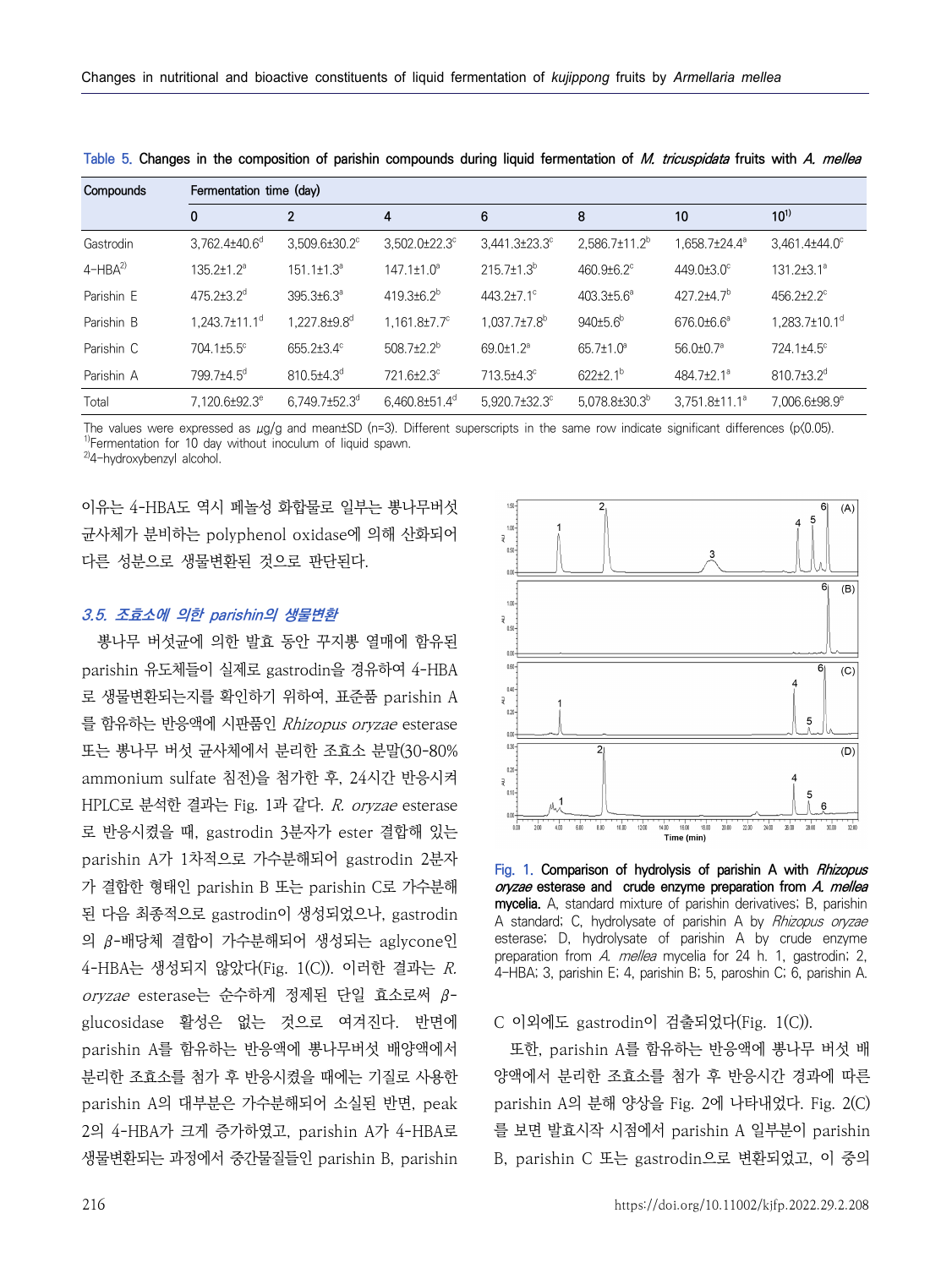

**Fig. 2. Time course of hydrolysis of parishin A with crude enzyme preparation from mellea mycelia.** A, standard mixture of parishin derivatives; B, parishin A standard; C, hydrolysate of parishin A by crude enzyme preparation from A. mellea mycelia for 4 h; D, 8 h; E, 24 h. 1, gastrodin; 2, 4-HBA; 3, parishin E; 4, parishin B; 5, paroshin C; 6, parishin A.

일부가 4-HBA로 생물변환되었다. Gastrodin의 변화는 큰 차이가 나지 않는데, 이러한 이유는 esterase와 버섯에서 생성된 β-glucosidase에 의해 빠르게 분해된 것으로 판단 된다. 24시간(Fig. 2(E)) 후에는 parishin A, B, C 및 gastrodin의 대부분이 4-HBA로 변환되었다. 이러한 결과 는 parishin A 및 그의 유도체들이 Fig. 3과 같은 경로를 거쳐 4-HBA로 생물변환된다는 것을 나타내주고 있다. 또 한 이러한 결과는 꾸지뽕 열매를 뽕나무버섯균으로 발효시 키게 되면 균사체가 증식하는 과정에서 parishin A, B 또 는 parishin C의 ester 결합을 분해시킬 수 있는 esterase 이외에도 β-배당체인 gastrodin의 β-glucoside 결합을 가수분해하여 4-HBA를 생성할 수 있는 β-glucosidase를 분비하는 것을 나타내고 있다. 생성된 4-HBA는 불면증 개 선, 수면유도, 진정효과 등 인체 중추신경계에 긍정적인 효 과(Kim 등, 2007; Kim 등, 2012; Lim 등 2007; Zhu 등, 2018) 이외에도 최근에는 비만과 관련된 효소들의 활성을 억제하여 직접 또는 간접적으로 항비만 활성도 지니고 있는



**Fig. 3. Hydrolysis pathway of parishin A by Rhizopus oryzae esterase and crude enzyme preparation from A. mellea mycelia.**  A. Rhizopus oryzae esterase; B, crude enzyme from A. mellea mycelia.

것으로 보고되어 있다(Choi 등, 2018).

# **4. 요약**

꾸지뽕 열매를 이용하여 건강기능성 소재로 개발 가능성 을 탐색하기 위하여 꾸지뽕 열매를 뽕나무 버섯균으로 10 일간 액체발효시키면서 발효기간에 따른 일반성분 및 생리 활성성분의 변화를 조사하였다. 꾸지뽕 열매를 뽕나무버섯 균으로 발효시켰을 때 pH는 거의 변화가 없었으나, 가용성 고형분, 유리당(glucose, fructose) 및 유리 아미노산 함량 은 발효기간이 경과함에 따라 지속적으로 감소된 반면, 총 아미노산 함량은 뚜렷한 변화가 없었다. HPLC 분석에서 검출된 5종의 phenolic acid 및 flavonoid류 중에서, 양 적으로 많이 함유된 chlorogenic acid는 발효가 진행됨에 따라 큰 폭으로 감소한 반면, chlorogenic acid의 가수분 해 생성물인 caffeic acid 함량은 증가하였다. Parishin A, B 및 C의 함량은 발효시작 후 4일이 경과할 때까지는 큰 변화가 없었으나, 6-10일이 경과한 시점에서는 큰 폭으 로 감소하였다. Parishin A, B 및 C가 가수분해되어 생성 되는 gastrodin은 발효 6일까지 뚜렷한 변화가 없었지만 발효 10일까지는 약간 감소하였으며, gastrodin이 가수분 해되어 생성되는 6일 이후에 4-HBA가 뚜렷하게 증가하였 다. 뽕나무 버섯균에 의한 꾸지뽕 열매의 발효과정에서 parishin 유도체들의 생물변환 메카니즘을 구명하기 위하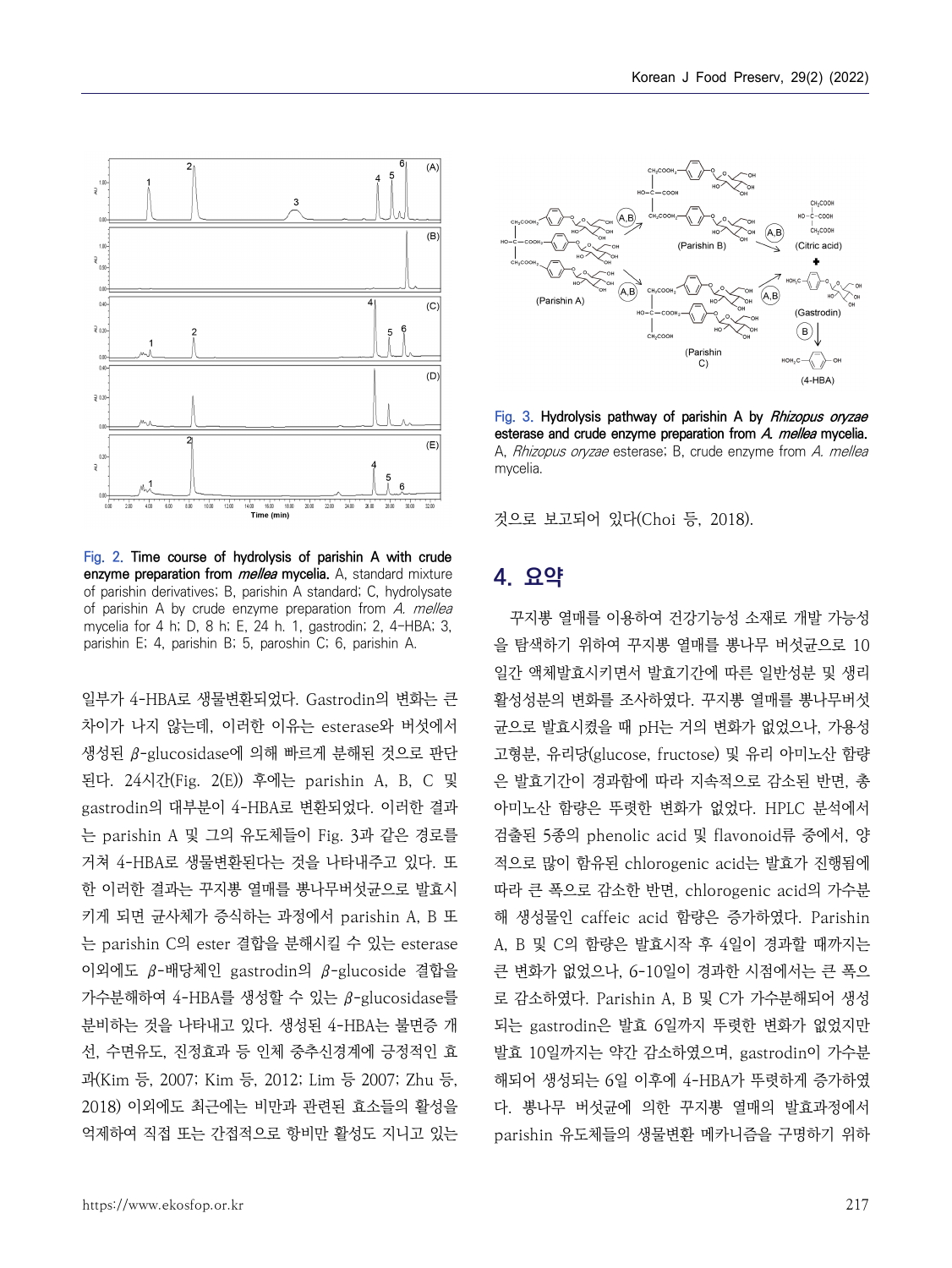여, 뽕나무버섯 배양액에서 분리한 조효소 및 Rhizopus oryzae에서 유래하는 esterase를 parishin A와 반응시킨 결과, parishin A는 뽕나무버섯균이 분비하는 esterase의 작용에 의해 parishin B와 parishin C를 거쳐 gastrodin 으로 변환된 다음, β-배당체인 gastrodin도 역시 뽕나무버 섯균이 분비하는 β-glucosidase에 의해 가수분해되어 4-HBA로 생물변환되는 것으로 규명되었다. 특히 4-HBA 는 인체 중추신경계에 긍정적인 효과를 주는 것으로 밝혀져 있을 뿐만 아니라, 비만과 관련된 효소들의 활성억제 효과 도 있는 것으로 보고되어 있어서, 뽕나무 버섯균에 의한 발 효 꾸지뽕 열매의 기능성과 이용성에 대한 추가 연구가 필 요할 것으로 판단된다.

# **감사의 글**

본 연구는 산림청(과제번호 2021381A00-2123-BD02) 지원에 의한 연구과제의 일부로 이에 감사드립니다.

# **Conflict of interests**

The authors declare no potential conflicts of interest.

#### **Author contributions**

Conceptualization: Kim MK. Data curation: Kim TY. Formal analysis: Kim DW. Methodology: Kim TY. Validation: Kim DW. Writing - original draft: Kim YH. Writing - review & editing: Kim YH, Kim DW.

## **Ethics approval**

This article does not require IRB/IACUC approval because there are no human and animal participants.

## **ORCID**

Dae-Woon Kim (First author) https://orcid.org/0000-0001-9310-7170 Tae-Young Kim https://orcid.org/0000-0003-4018-4492 Young-Hoi Kim https://orcid.org/0000-0001-6094-559X Myung-Kon Kim (Corresponding author) https://orcid.org/0000-0003-3765-9987

# **References**

- Bentil JA. Biocatalytic potential of *Basidiomycetes*: Relevance, challenges and research interventions in industrial processes. Sci Afr, 11, e00717 (2021)
- Bragaloni BM, Anselmi N, Cellerino GP. Identification of European Armillaria species by analysis of isozyme profiles. Eur J For Path, 27, 147-157 (1997)
- Buswell JA, Cai YJ, Chang ST, Peberdy JF, Fu SY, Yu HS. Lignocellulolytic enzyme profiles of edible mushroom fungi. World J Microbiol Biotechnol, 12, 537-542 (1996)
- Cha JY, Kim HJ, Jun BS, Cho YS. Effect of waterextracted of leaves from Morus alba and Cudrania tricuspidata on the lipid concentrations of serum and liver in rats. J Korean Soc Agric Chem Biotechnol, 43, 303-308 (2000)
- Chang MY, Tsai GJ, Houng JY. Optimization of the medium composition for the submerged culture of Ganoderma lucidum by Taguchi array design and steepest ascent method. Enzyme Microb Techn, 38, 407-414 (2006)
- Chen PJ, Sheen LY. Gastrodia rhizoma (tiān mǎ): A review of biological activity and antipressant mechanisms. J Tradit Complement Med, 1, 31-40 (2011)
- Choi HJ, Kim CT, Do MY, Rang MJ. Physiological activities of Cudrania tricuspidata extracts (Part Ⅰ). J Korea Acad-Indus Coop Soc, 14, 3907-3915 (2013)
- Choi JH, Kim MK, Yeo SH, Kim S. Short-term Cudrania tricuspidata fruit vinegar administration attenuates obesity in high-fat diet-fed mice by improving fat accumulation and metabolic parameters. Sci Rep, 10, 21102 (2020)
- Choi JH, Yeo SH, Kim MK, Lee HJ, Kim S. <sup>p</sup>-Hydroxybenzyl alcohol inhibits four obesity related enzymes in vitro. J Biochem Mol Toxicol, 32, e22223 (2018)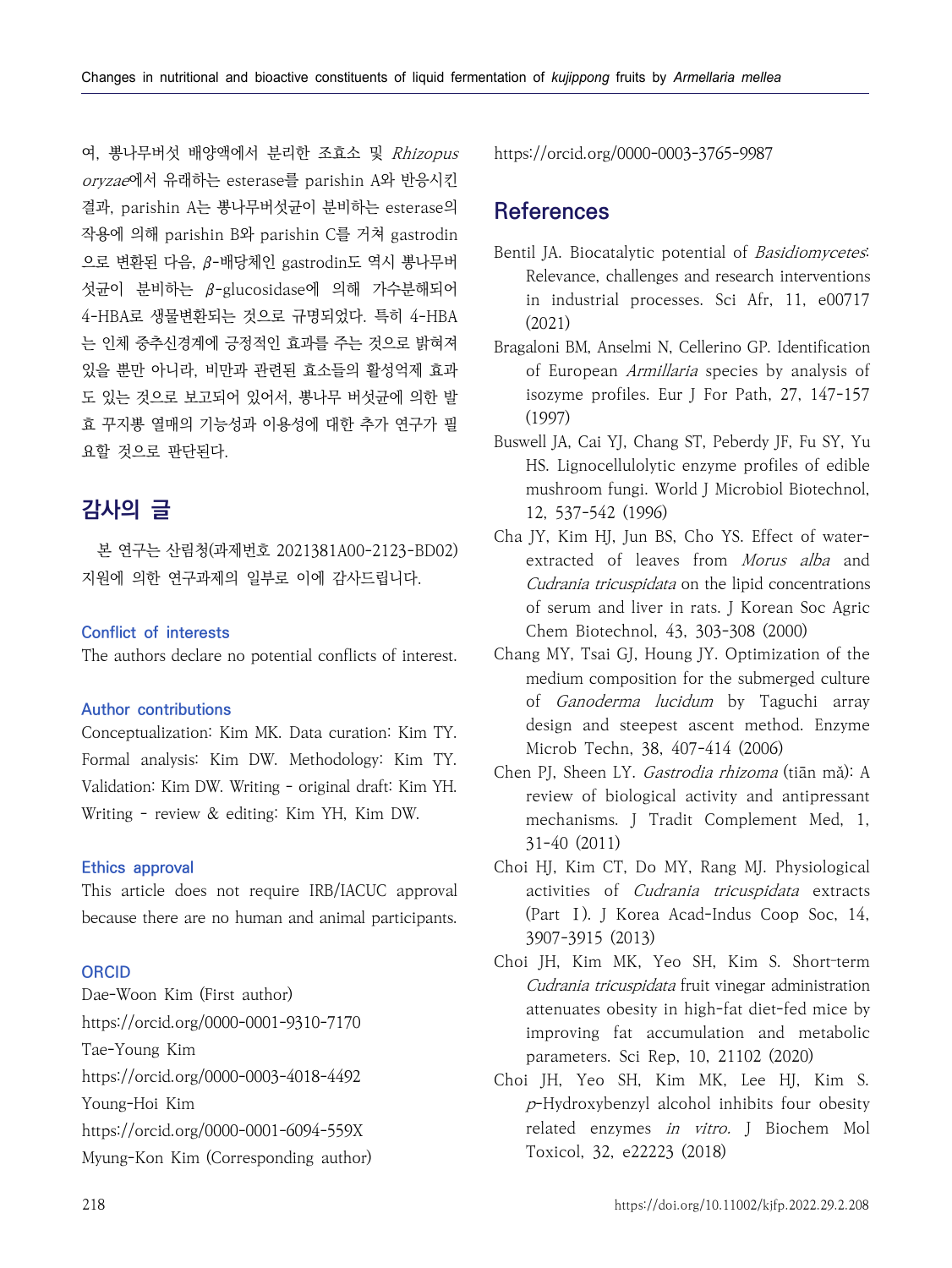- Cocoletzi-Flores MA, Sanchez-Minutti L, Tellez-Giron JD, Ortega-Sanchez E, Garcia-Davila J. Fungal biotransformation of chlorogenic acid to caffeic acid from coffee pulp. Int J Appl Microbiol Biotechnol Res, 8, 15-20 (2020)
- Ertunga SN, Turan A, Akatin MY, Keskin S. Partial purification and characterization of Armillaria mellea β-glucosidase. Inter J Food Prop, 17, 678-689 (2014)
- Fukai T, Oku Y, Hou AJ, Yonekawa M, Terada S. Antimicrobial activity of isoprenoid-substituted xanthones from Cudrania cochinchinensis against vancomycin-resistant Enterococci. Phytomedicine, 12, 510-513 (2005).
- Han XH, Hong SS, Hwang JS, Jeong SH, Hwang JH, Lee MH, Lee MK, Lee D, Ro JS, Hwang BY. Monoamine oxidase inhibitory constituents from the fruits of *Cudrania tricuspidata*. Arch Pharm Res, 28, 1324-1327 (2005)
- Han XH, Hong SS, Jin Q, Li D, Kim HK, Lee J, Kwon SH, Lee D, Lee CK, Lee MK, Hwang BY. Prenylated and benzylated flavonoids from the fruits of *Cudrania tricuspidata*. J Nat Prod, 72, 164-167 (2009)
- Jang JH, Son J, Kang SS, Bae CS, Kim JC, Kim SH, Shin T, Moon C. Neuropharmacological potential of Gastrodia elata Blume and its components. Evi Based Complement Alternat Med, Article 309261 (2015)
- Jeong CH, Choi GN, Kim JH, Kwak JH, Heo HJ, Shim KH, Cho BR, Bae YI, Choi JS. In vitro antioxidative activities and phenolic composition of hot water extract from different parts of Cudrania tricuspidata. J Food Sci Nutr, 14, 283-289 (2009)
- Jia YW, Li X, Xie HT, Shen J, Luo J, Wang JS, Wang KDG, Liu QW, Kong LY. Analysis and pharmacokinetics studies of gastrodin and <sup>p</sup>-hydroxybenzyl alcohol in dogs using ultra fast liquid chromatography-tandem mass spectrometry method. J Pharm Biomed Anal, 99, 83-88 (2014)
- Kang DH, Kim JW, Youn KS. Antioxidant activities of extracts from fermented mulberry (Cudrania tricuspidata) fruit, and inhibitory actions on elastase and tyrosinase. Korean J Food Preserv, 18, 236-243 (2011)
- Kim BW, Koppula S, Kim JW, Lim HW, Hwag JW, Kim IS, Park PJ, Choi DK. Modulation of LPS-stimulated neuroinflammation in BV-2 microglia by Gastrodia elata: 4-Hydroxybenzyl alcohol is the bioactive candidate. J Ethanopharm, 139, 549-557 (2012)
- Kim DW. Bioactive constituents of Maclura tricuspidata fruit and quality characteristics of fermented vinegar. Ph D Thesis, Jeonbuk National University, Korea, p 120-146 (2021)
- Kim DW, Kim DH, Kim JK, Yeo SH, Choi HS, Kim YH, Kim MK. Comparison of volatile compounds in Maclura tricuspidata fruit vinegar and commercial vinegars. Korean J Food Preserv, 27, 85-97 (2020)
- Kim DW, Lee WJ, Gebru YA, Choi HS, Yeo SH, Jeong YJ, Kim S, Kim YH, Kim MK. Comparison of bioactive compounds and antioxidant activities of Maclura tricuspidata fruit extracts at different maturity stages. Molecules, 24, 567 (2019)
- Kim HJ, Hwang IK, Won MH. Vanillin, 4 hydroxyben aldehyde and 4-hydroxybenzyl alcohol prevent hippocampal CA1 cell death following global ischemia. Brain Res, 1181, 130-141 (2007)
- Kim YC, Hur J, Sohn DH, Kim HS. Antibacterial compounds of the root barks of Cudrania tricuspidata. Kor J Pharmacogn, 39, 246-248 (2008)
- Kulikova N, Klein O, Stepanova E, Koroleva O. Use of basidiomycetes in industrial waste processing and utilization technologies: Fundamental and applied aspects (review). Appl Biochem Microbiol, 47, 565-579 (2011)
- Lee YJ, Kim S, Lee SJ, Ham I, Whang WK. Antioxidant activities of new flavonoids from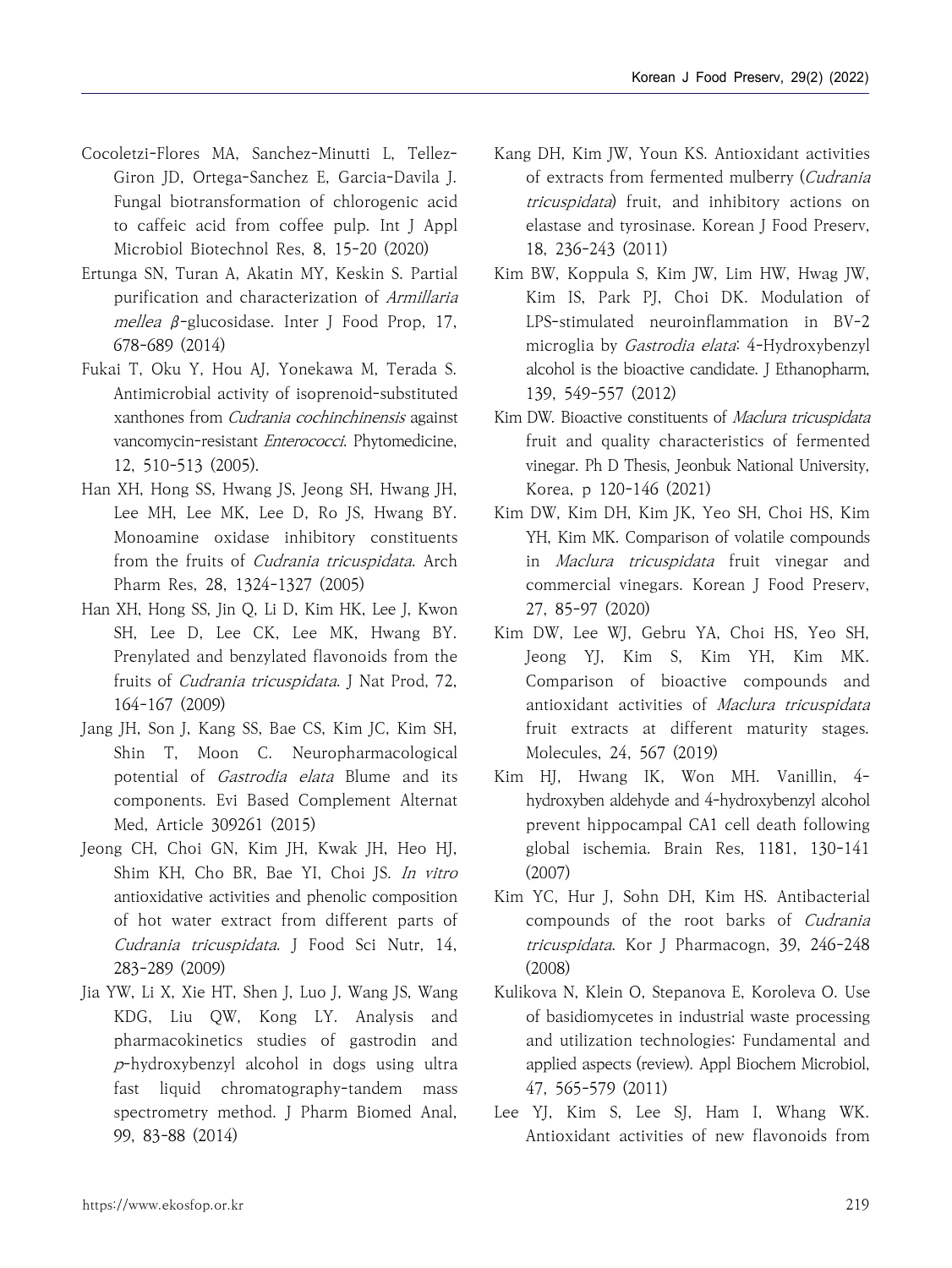Cudrania tricuspidata root bark. Arch Pharm Res, 32, 195-200 (2009)

- Lim EJ, Kang H, Jung HJ, Park EH. Anti-aingiogenic, anti-inflammatory and anti-nociceptive activity of 4-hydroxybenzyl alcohol. J Pharm Pharmacol, 59, 1235-1240 (2007)
- Martinkova L, Kotik M, Markova E, Homolka L. Biodegradation of phenolic compounds by Basidiomycota and its phenol oxidases: A review. Chemosphere, 149, 373-382 (2016)
- Morris SM. Enzymes of arginine metabolism. J Nutr, 134, 2743S-2747S (2004)
- Oh PS, Lee HJ, Lim KT. Inhibitory effect of glycoprotein isolated from Cudrania tricuspidata bureau on histamine release and COX-2 activity in PBL-2H3 cells. Korean J Food Sci Technol, 41, 405-412 (2009)
- Olicon-Hernandez DR, Gonzalez-Lopez J, Aranda E. Overview on the biochemical potential of filamentous fungi to degrade pharmaceutical compounds. Front Microbiol, 8, Article 1972 (2017)
- Park JC, Young HS, Choi JS. Constituents of Cudrania tricuspidata in Korea. Yakhak Hoeji, 36, 40-45 (1992)
- Park SE, Yeo SH, Kim S. The effect of Cudrania tricuspidata fruit vinegar on LPS-induced inflammation in 3T3-L1 adipocytes. Korean J Food Preserv, 27, 809-816 (2020)
- Seo EJ, Curtis-Long MJ, Lee BW, Kim HY, Ryu YB, Jeong TS, Lee WS, Park KH. Xanthones from *Cudrania tricuspidata* displaying potent  $\alpha$ -glucosidase inhibition. Bioorg Med Chem Lett, 17, 6421-6424 (2007)
- Singh AP, Singh T. Biotechnological applications of wood-rotting fungi: A review. Biomass Bioenergy, 62, 198-206 (2014)
- Song YE, Lee IS, Song EJ, Choi MK, Han HA, Shin SH, Choi SR, Lee KK, Kim MK, Park SY. Changes of off-odor constituent and parishin derivatives of fermentation of Gastrodia elata rhizome by lactic acid bacteria strains. Korean

J Food Nutr, 30, 973-982 (2017)

- Taguchi H, Yoshioka I, Yamasaki K, Kim IH. Studies on the constituents of Gastrodia elata blume. Chem Pharm Bull, 29, 55-62 (1981)
- Tang C, Wang L, Cheng M, Zhang X, Liu X, Xiao H. Rapid and sensitive analysis of parishin and its metabolites in rat plasma using ultra high performance liquid chromatography-fluorescence detection. J Chromatogr B, 973, 104-109 (2014)
- Tian YH, Kim HC, Cui JM, Kim YC. Hepatoprotective constituents of Cudrania tricuspidata. Arch Pharm Res, 28, 44-48 (2005)
- Upadhyaya J. Biotransformation of major ginsenosides to rare ginsenosides, C-K, C-Mc, and C-Y by honey mushroom mycelia. Ph D Thesis, Jeonbuk National Unversity, Korea, p 22-136 (2015)
- Vrabl P, Schinagl CW, Artmann DJ, Heiss B, Burgstaller W. Fungal growth in batch culture-What we could benefit if we start looking closer. Front Microbiol, 10, Article 2391 (2019)
- Wang R, Sun JC, Lassabliere B, Yu B, Liu SQ. Biotransformation of green tea (Camellia sinensis) by wine yeast Saccharomyces cerevisiae. J Food Sci, 85, 306-315 (2020)
- Xin LT, Yue SJ, Fan YC, Wu JS, Yan D, Guan HS, Wang CY. Cudrania tricuspidata: An updated review on ethnomedicine, phytochemistry and pharmacology. RSC Adv, 7, 31807-31832 (2017)
- Yang H, Zhang L. Changes in some components of soymilk during fermentation with the basidiomycete Ganoderma lucidum. Food Chem, 112, 1-5 (2009)
- Yim EJ, Jo SW, Lee ES, Park HS, Ryu MS, Uhm TB, Kim HY, Cho SH. Fermentation characteristics of mulberry (Cudrania tricuspidata) fruit vinegar produced by acetic acid bacteria isolated from traditional fermented foods. Korean J Food Preserv, 22, 108-118 (2015)
- Youn KS, Kim JW. Antioxidant and angiotensin converting enzyme I inhibitory activities of extracts from mulberry (Cudrania tricuspidata) fruit subjected to different drying methods. J